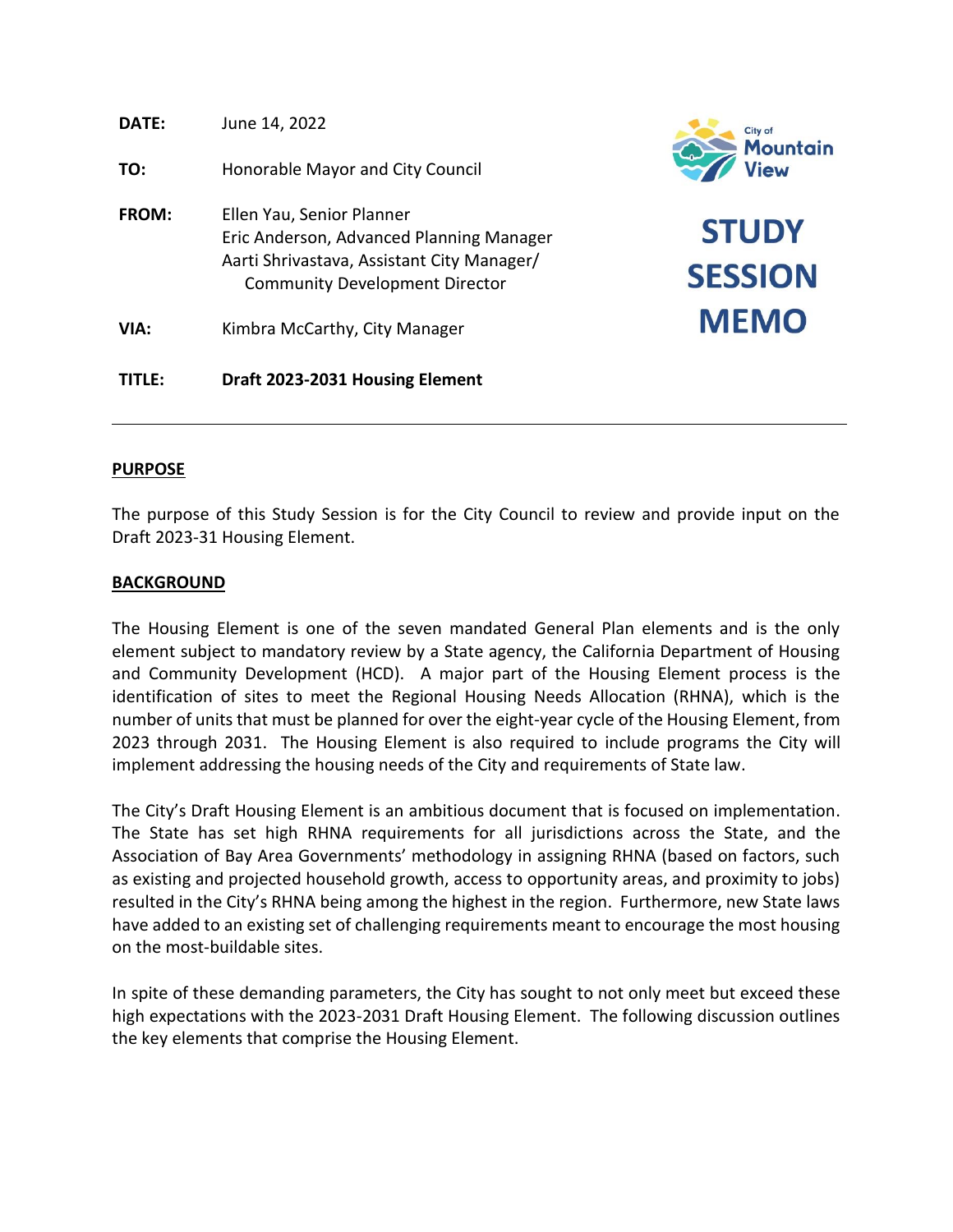Due to the City's proactive and forward-looking approach over the last Cycle, the City has the ability to include a solid base of policies and sites with existing residential capacities in the Sixth-Cycle Housing Element, including:

- Major Precise Plans and rezoning applications, which have resulted in a housing pipeline that exceeds the City's above-moderate RHNA and meets more than half the City's lower-income RHNA for the Sixth Cycle.
- Opportunity sites in these major Precise Plans, which meet and exceed the required RHNA and provide additional buffers in the low- and moderate-income categories, which are typically very challenging to achieve.
- Programs such as the Below-Market-Rate Housing Program, Notice of Funding Availability (NOFA) Affordable Housing Program, Affordable Housing Impact Fee, homelessness prevention programs, Community Stabilization and Fair Rent Act (CSFRA), Tenant Relocation Assistance Ordinance (TRAO), and others set the stage to support housing needs of residents in the Sixth Cycle.

In addition, Council, Environmental Planning Commission (EPC), and community input have built upon this base to increase opportunities for housing and programs to affirmatively further equity and fair housing and support existing and future residents, including:

- Proposed rezoning of sites in the highest-opportunity neighborhoods to create additional residential development.
- $\bullet$  A "Back-Pocket" sites strategy<sup>1</sup> that prepares for potential no-net-loss scenarios.
- Programs to pursue partnerships with a broad range of agencies across sectors, such as employers, philanthropy, religious organizations, service agencies, and other nonprofits to help develop more affordable housing.
- Policies and programs identified in other plans and documents (e.g., Consolidated Plan, Federal Assessment of Fair Housing) that identify City goals, programs, and policies to address housing needs in collaboration with providers, stakeholders, and bodies, such as the Human Relations Commission.

While the Housing Element is an important part of the City's work to address its housing needs, the City is also undertaking other significant housing efforts outside of the Housing Element to advance the City's priorities (as identified in the Council Strategic Work Plan by addressing a

<sup>&</sup>lt;sup>1</sup> A Back-Pocket list is comprised of sites that could be used as Housing Element sites if designated Housing Element sites in the Sites Inventory develop with nonresidential uses or with housing at income levels different than those assumed.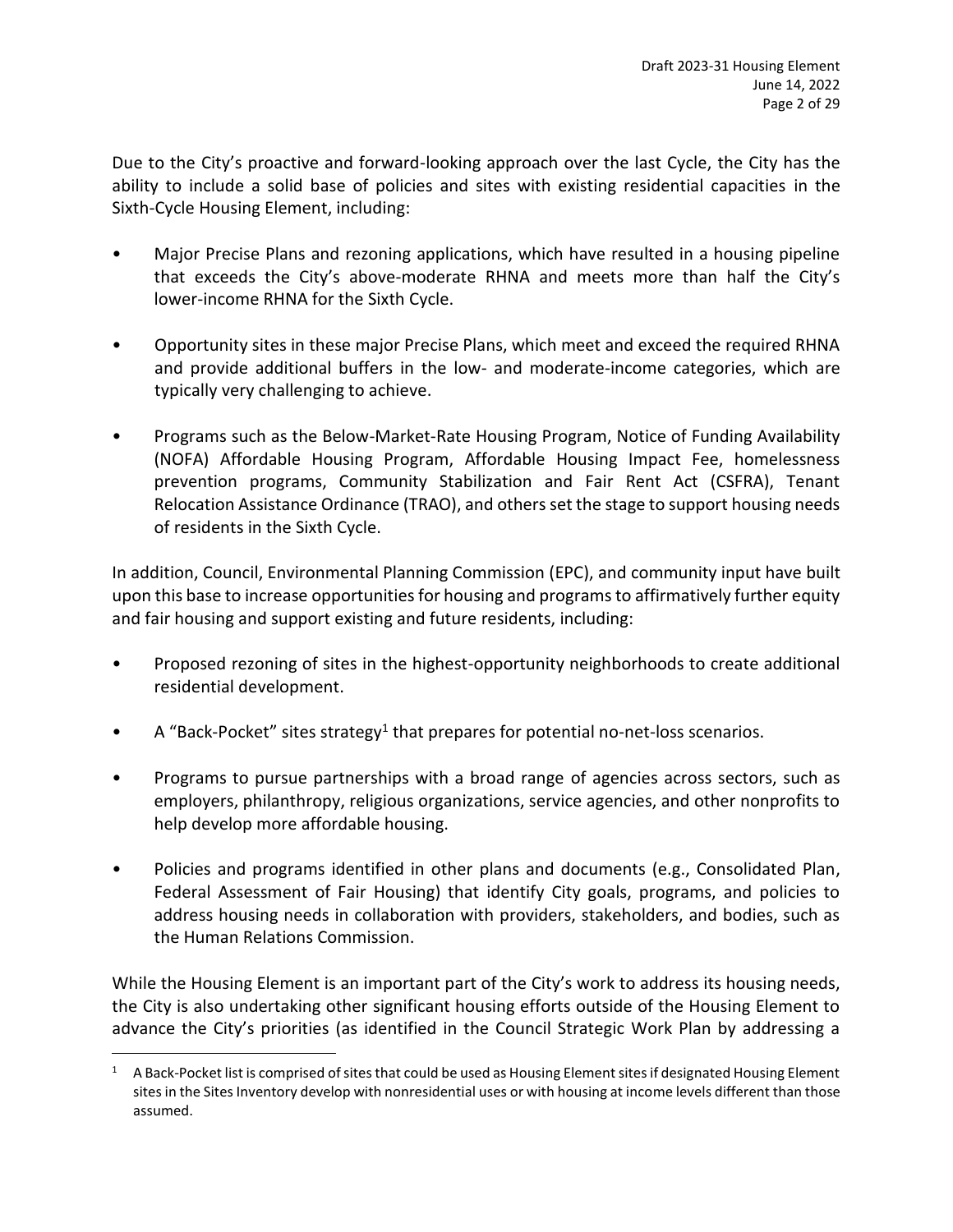Community For All), such as developing a displacement response strategy, the R3 (Multi-Family Residential) Zone Update, and many other strategies and programs. Furthermore, the City's intentional and targeted Council goal-setting process is included as a program (Program 4.6) to ensure consistency between the Housing Element and local work plan.

This report provides an overview of the components of the Draft Housing Element: the goals, policies, and programs that comprise the Housing Plan; the Sites Inventory to accommodate the City's RHNA; and changes from the last Study Session that were incorporated into the Draft Housing Element.

Staff is requesting City Council direction on final refinements to the Draft Housing Element before staff submits the Draft to HCD in July 2022 for its draft review.

# **City Council Study Session, March 8, 2022**

On March 8, 2022, the City Council supported the Sites Inventory methodology and sites, Back-Pocket areas, and draft goals and policies. Council also supported staff's recommendation to update the nonconforming section of the Zoning Code to preserve units in R1 and R2 Zones on sites that exceed zoned density. Council also provided direction to:

- Include shopping centers where the General Plan allows residential in the Sites Inventory and to explore and review the following additional sites to determine whether they should be added to the Sites Inventory, Back-Pocket sites, or neither based on whether they meet HCD criteria for inclusion:
	- Other shopping centers where the General Plan does not allow residential uses;
	- The South Drive area;
	- Nonhistoric churches in R Districts; and
	- Nonhistoric, underutilized government sites.
- Proactively reach out and collaborate with property owners whose sites were listed in the Sites Inventory or as Back-Pocket sites;
- Exclude the Target site from the Sites Inventory;
- Keep Transit Center, El Camino Real Village Centers, and Moffett Boulevard as Back-Pocket sites for rezoning as identified in this Council Study Session memo;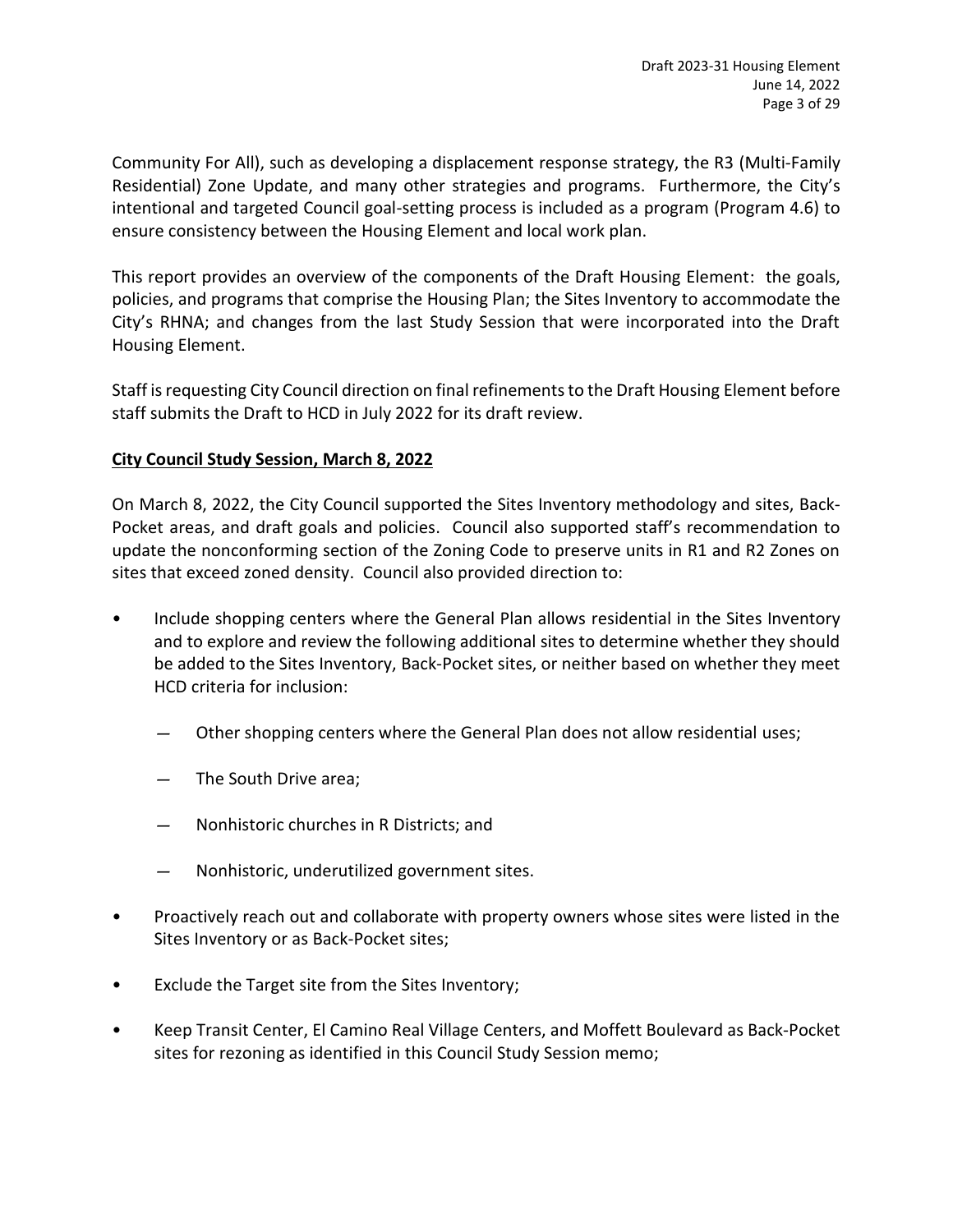- Amend wording on Goals and Policies to be more concrete and include the following changes:
	- Adding "active nodes and walkable neighborhoods with amenities and services" to Goal 1;
	- Adding "water and energy efficiency" to Policy 1.7; and
	- Adding "individuals with developmental and intellectual disabilities" to Policy 2.7.
- Explore and review whether to add specific Housing Element programs (discussed below in the Housing Plan section of this report).

Based on Council direction, staff has updated the Sites Inventory and amended the goals and policies in the Housing Programs section to be more specific. A detailed discussion of additional direction on the Sites Inventory and Housing Plan programs and staff recommendations is provided later in this Council Study Session memo within each topic area.

# **Environmental Planning Commission Study Session, May 18, 2022**

On May 18, 2022, the EPC reviewed the Draft Housing Element and generally supported the staff recommendations, including:

- The draft Programs List, with modifications to Programs 1.1, 1.10, 2.1, and 4.1, as described later in this Council Study Session memo;
- The draft Sites Inventory; and
- The recommended rezonings and General Plan amendment for the General Plan and El Camino Real Village Centers and 87 East Evelyn Avenue (VTA) site, concurrent with the adoption of the Housing Element (as described later in this Council Study Session memo).

In addition, the EPC recommended adding language in the Housing Element related to past actions to create **jobs-housing linkage programs** (e.g., the East Whisman Precise Plan) and to indicate that it could be a template for future zoning actions to address the City's jobs-housing imbalance.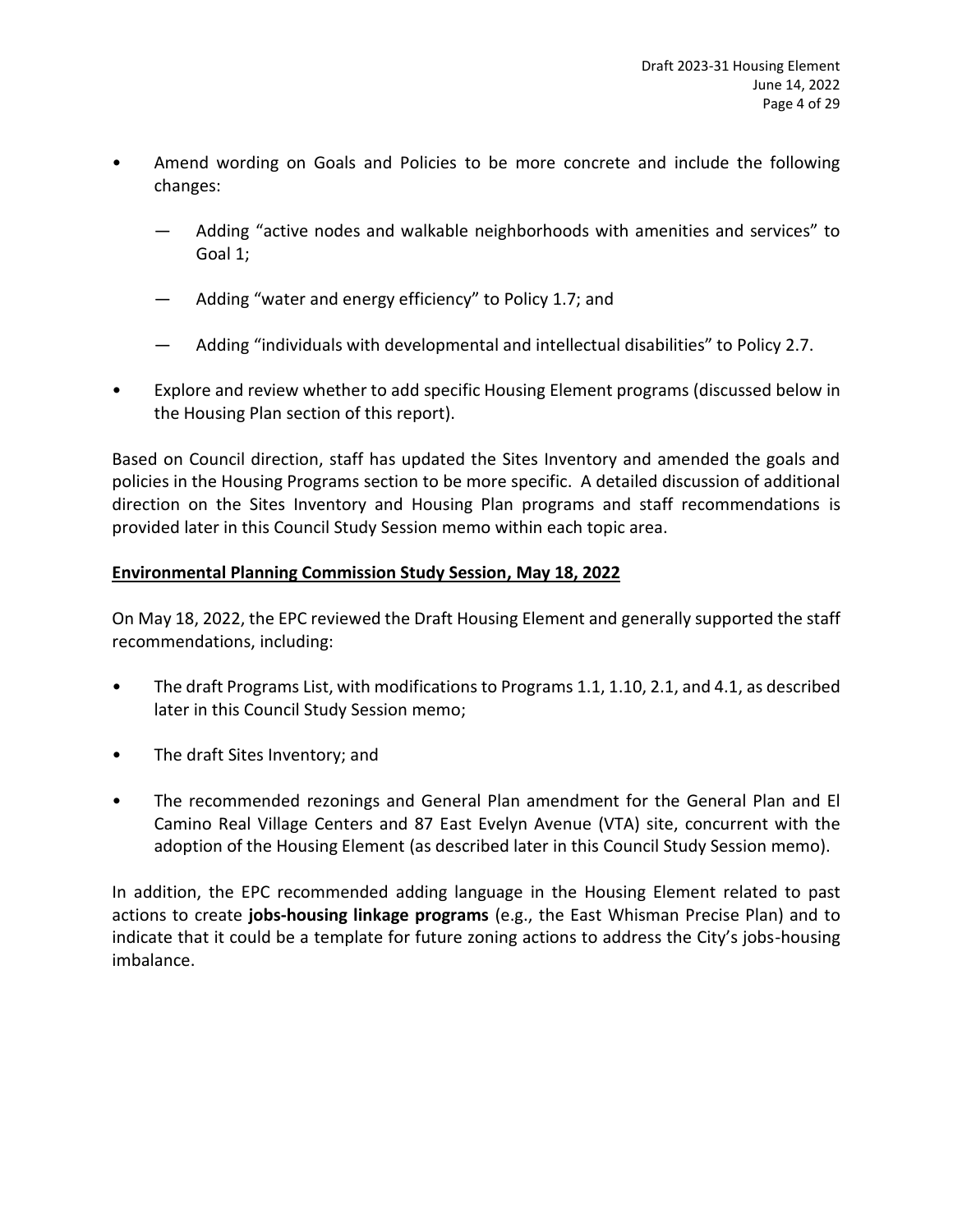Lastly, the EPC recommended that Council consider and discuss the following:

- **The risk of small business displacement with new development.** The EPC acknowledged that the Housing Element may not be the most appropriate place for a policy to limit small business displacement, but the EPC recommendsthat Council consider it as a future action. In particular, the EPC expressed concern about loss of businesses that are important to minority communities.
- **Charleston Plaza as a housing opportunity site**. The EPC did not specifically recommend including Charleston Plaza in the Site Inventory or Back-Pocket list. However, they did recommend that Council consider whether it could be a potential housing opportunity site.

# **Public Comments on the Draft Housing Element**

The Draft Housing Element was published on the project website on May 6, 2022 and made available for public comments through June 14, 2022. While there are a broad range of specific public comments, some **key themes include** the following. Staff comments related to the input are provided in *italics*.

- Unrealistic assumption of redevelopment of sites(e.g., opportunity sites generally and land dedications in North Bayshore and East Whisman specifically)—*City staff and the consultant have reviewed HCD criteria and believe that the site recommendations meet the requirements. For example, HCD requires sites to be consistent with development trends, which the draft identifies. Additionally, land dedications for below-market-rate housing in North Bayshore and East Whisman are based on the phasing plan provided by the applicants, which provides greater certainty than if a site did not have an interested applicant*.
- Optimistic projection of units at assumed income levels—*the Housing Element Site Inventory is not a prediction of development or units at given income levels. It is a demonstration that the City has removed constraints and allows affordable housing development in areas where development is reasonable and consistent with other State goals. Staff and the consultant have reviewed the HCD criteria for assigning income levels to sites and concludes that the methodology meets those requirements. For example, HCD does not generally support fewer than 50 units or more than 150 units being applied to lower-income sites.*
- Lack of sites south of El Camino Real—*staff and the consultant team have identified all sites south of El Camino Real with a reasonable likelihood of generating affordable units consistent with HCD guidance regarding likelihood and viability of redevelopment with affordable units. In addition, the Housing Element identifies additional programs to further increase the potential of affordable unit production south of El Camino Real, which are not*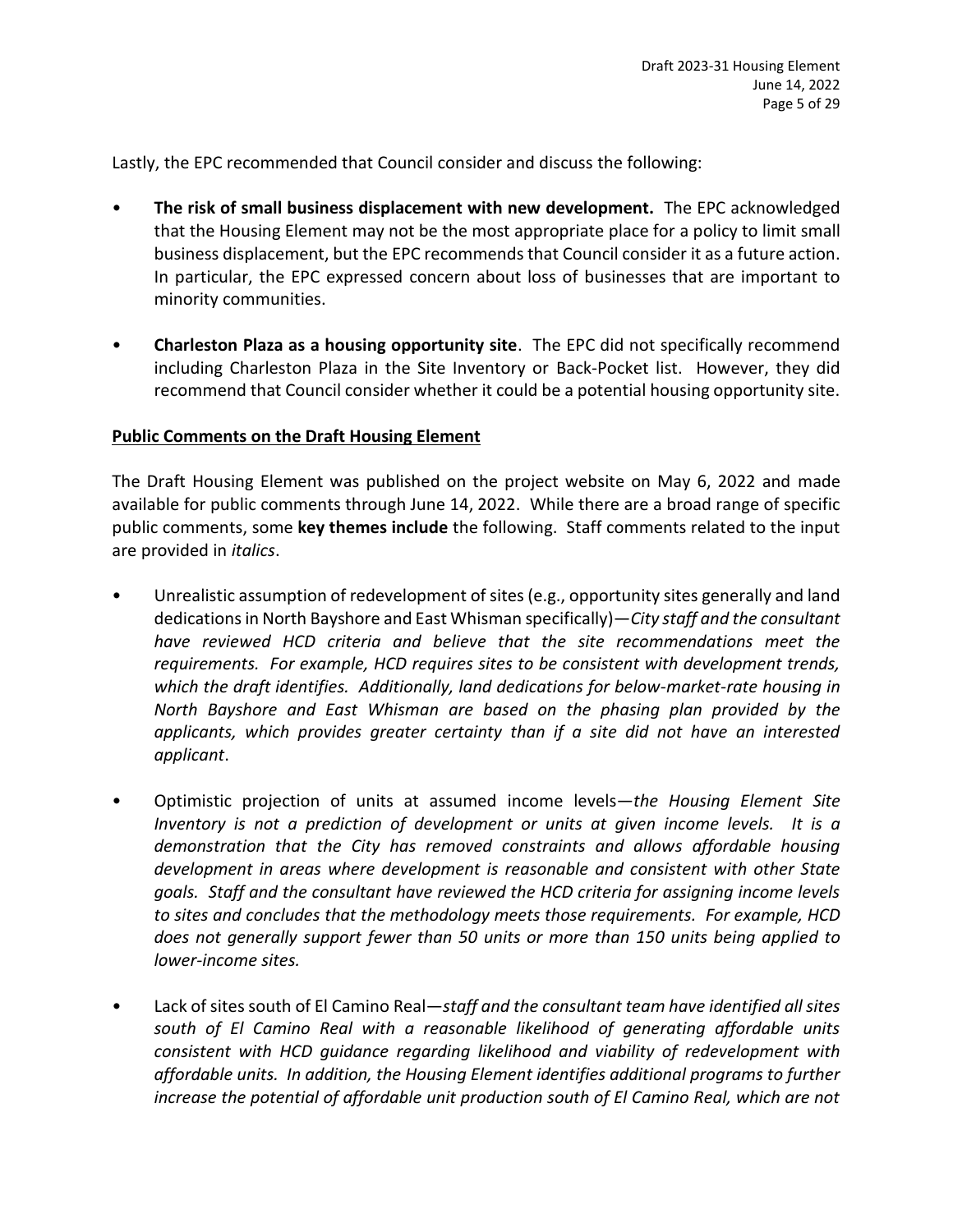*reflected in the inventory. This is a more conservative approach than relying on these sites in our Sites Inventory since it demonstrates actions to increase affordable housing south of El Camino Real in addition to a full-site inventory of affordable units (plus a buffer).*

- Request for inclusion of specific sites—*these sites, such as the sites near the intersection of Castro Street, El Camino Real, and 901 North Rengstorff Avenue, have specific reasons why staff has not included them at this time. More information about each is provided later in this Council Study Session memo.*
- Vague and noncommittal language and lack of specific actions and timelines for the programs—*the draft Housing Element includes a broad range of programs. Some programs are more clearly defined in terms of their feasibility, scope, and time frame for implementation. Other programs have desired objectives with uncertain solutions that require more study and analysis. HCD recognizes that cities cannot have all the answers at this stage, as long as the objectives are clearly stated. In addition, staff and the consultant team have focused on big-picture outcomes of the programs at this draft stage. Additional detail can be provided prior to adoption*.
- Suggestions for various programs to be added (e.g., evaluate Community Opportunity to Purchase Act/Tenant Opportunity to Purchase Act, reduced parking requirements)—*staff and the consultant team have prepared analysis in the Housing Element that identify need for programs that address displacement, housing constraints, and other issues. While the specific solutions identified in the letters are not presupposed in the Housing Element, there are programs that address the issues identified. If the City Council wishes to include additional programs or actions, Council can direct staff to do so.*
- Maintaining commercial uses in Village Centers to serve the community—*this is part of the staff and EPC recommendation (see later in this Council Study Session memo)*.

Please refer to Attachment 2 for all public correspondence received.

# **DISCUSSION**

# **Housing Element Public Draft Overview**

Since the previous planning period covering 2015 to 2023 (Fifth Cycle), there have been numerous changes in Housing Element law. Some of the most notable changes include the requirement to:

• Conduct an Assessment of Fair Housing as part of the Housing Element Needs Assessment process (see Appendix B, Assessment of Fair Housing, Page 69).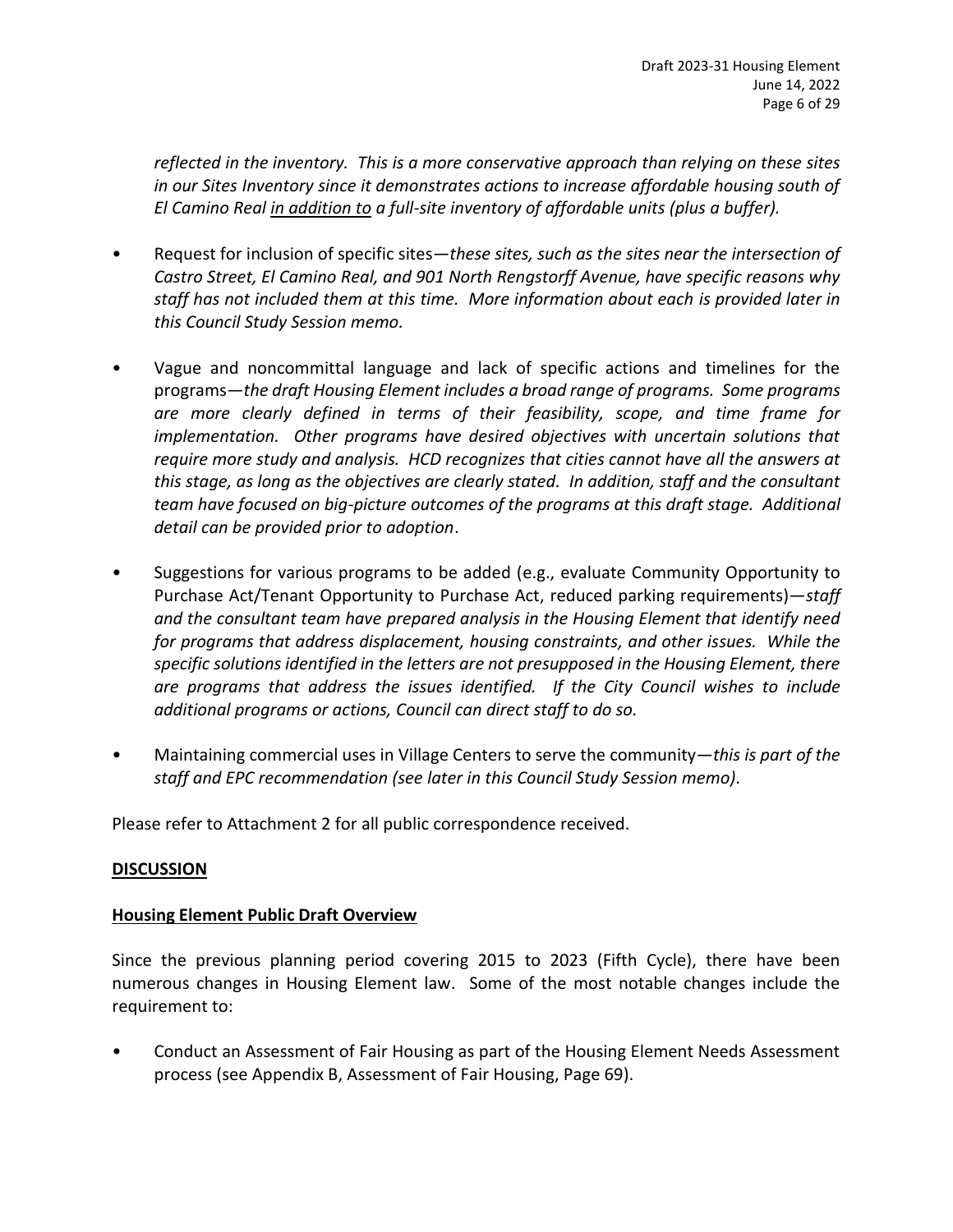• Evaluate the new Housing Element Sites Inventory through the lens of affirmatively furthering fair housing (see Appendix E, Evaluation of Sites Inventory through the Lens of AFFH, Page 223) and include at least one program that affirmatively furthers fair housing (see Chapter 3, Program 2.5).

This Housing Element (Sixth Cycle) document has been developed to address those and other requirements and is written and organized to streamline the document for effective implementation.

The Draft Housing Element is formatted into four sections and includes seven appendices. The organization of the document is based on HCD guidance and intended to facilitate HCD review.

| <b>Section</b>                                | <b>Additional Details</b>                                              |  |  |
|-----------------------------------------------|------------------------------------------------------------------------|--|--|
| Chapter 1, Introduction                       | Organization of Housing Element and public<br>participation            |  |  |
| Chapter 2, Review of Prior Housing Element    | Progress in construction, rehabilitation, and<br>conservation of units |  |  |
| Chapter 3, Housing Plan                       | Goals, policies, and programs                                          |  |  |
| <b>Chapter 4, Quantified Objectives</b>       | Realistic assessment of housing production                             |  |  |
| Appendix A, Status of Fifth-Cycle Programs    | Progress of Fifth-Cycle program implementation                         |  |  |
| Appendix B, Housing Needs Assessment          | City, County, and region demographics analysis                         |  |  |
| Appendix C, Projected Housing Needs           | RHNA requirement                                                       |  |  |
| Appendix D, Housing Constraints               | Review of factors that may constrain production of<br>housing          |  |  |
| Appendix E, Housing Sites Inventory           | Housing sites analysis and inventory                                   |  |  |
| Appendix F, Public Input Summary              | Summary of community input                                             |  |  |
| Appendix G, Multi-Family Housing Violation    | A copy of the Multi-Family Housing Violation                           |  |  |
| Checklist                                     | Checklist                                                              |  |  |
| Appendix H, Economic Analysis of Governmental | Review of cost impacts of government factors on                        |  |  |
| Requirements                                  | housing developments                                                   |  |  |

# **Analyses in the Housing Element**

The Housing Element includes several analyses required by State law (Housing Needs, Sites Inventory and Analysis, and Constraints). State law also requires that the Housing Element address issues identified in the analyses through policies, programs, or both.

The **Housing Needs Assessment** includes public input (Chapter 1 and Appendix F) as well as data on population and household characteristics; economic and employment characteristics; and housing stock, costs, and affordability (Appendix B). The feedback from the community showed high concern for overdevelopment of the City and also high concern that there is not enough housing for low- and middle-income households. The analysis points to a greater need for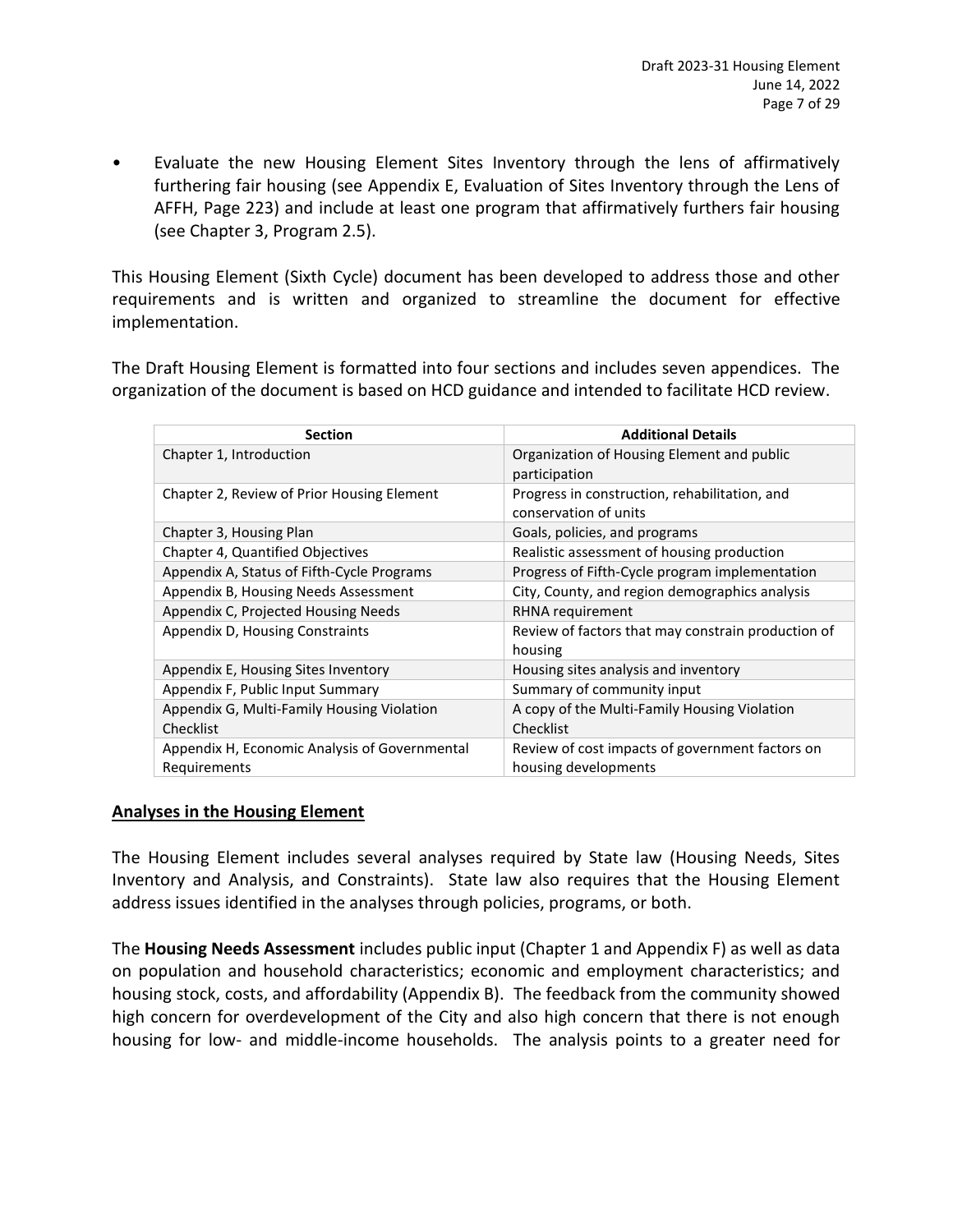specifically targeted affordable housing policies that prioritize affordable units. Select findings of this analysis include:

- **• More than one-half of Mountain View households rent** and almost one-fifth of the renter households are considered extremely low income (i.e., have **incomes less than 30% of Area Median Income** (AMI)). Renters are more susceptible to fluctuations in housing costs, and lower-income renters are more likely to experience the effects of rent increases more dramatically. Therefore, programs that aid renters by providing services and resources (Program 2.3) and prioritize strategies for antidisplacement are critical to addressing the large rental population in the City (Program 3.2), particularly for those in lower-income groups.
- **• Housing cost burdens,** where more than 30% of household income is spent on housing costs, affect more than 80% of households that earn 30% or less of the AMI in Mountain View and more than 75% of households who earn between 31% to 50% of AMI (see Appendix B, Figure 15). There is a high need for housing to be affordable to relieve the cost burden many low-income earners in the City are experiencing (Programs 4.2 through 4.5).
- **•** Overall **home values** are much higher in Mountain View than in the County and in the Bay Area and have overall appreciated at a quicker rate in the last decade than in the prior decade. In Mountain View, about 70% of owner-occupied units are valued at more than \$1 million (See Appendix B, Figure 13). This indicates that the ownership housing inventory in Mountain View is skewed to primarily serve higher-earning households. The Housing Plan includes a program to develop an affordable housing funding strategy to support the diverse range of housing needs, including homeownership programs (Program 2.1) to address the gap in the ability to own a home in Mountain View.

State law also requires that Housing Elements include a **constraints analysis** which means identifying and analyzing the impact such constraints have on the supply and affordability of housing. This analysis is in Appendix D and covers governmental, nongovernmental, and environmental factors. One part of the analysis, included in Appendix H, primarily focused on the cost of governmental factors as a percentage of overall project development costs. Each factor was individually analyzed and deemed major (between 4% to 14%), moderate (below 3%), or minimal (less than 1%).

The City-controlled factors generally fit into four categories:

1. BMR Requirements. While these requirements are a major cost factor, they are also necessary to meet the City's affordable housing goals. Program 1.11 will review and monitor the program to ensure it optimizes the output of affordable units while seeking opportunities to reduce impacts to market-rate development (discussed later in this Council Study Session memo).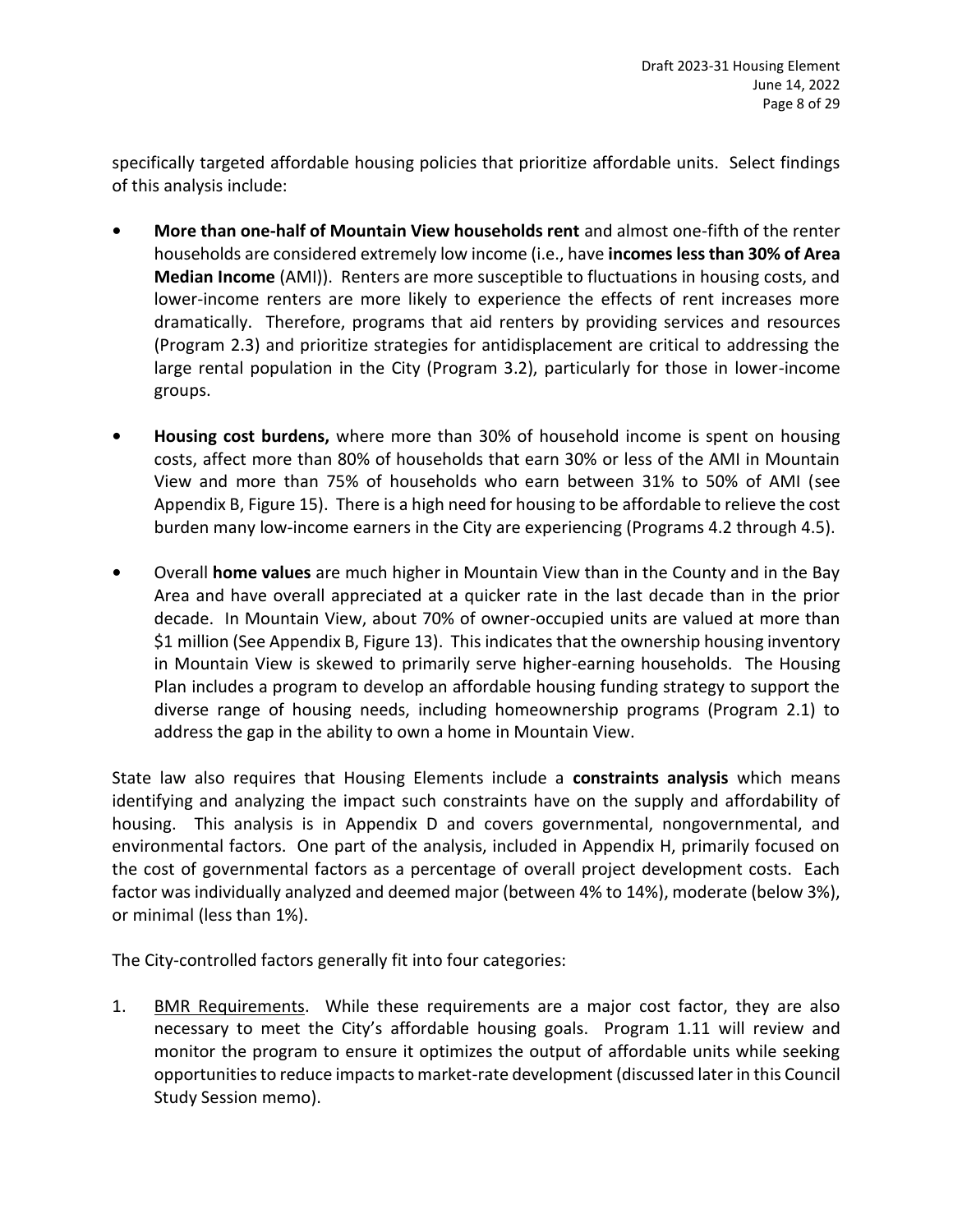# 2. Fees and Other Payments. These include:

- a. Park Land Dedication In-lieu Fee (approximately 8.5% of development costs on multi-family development);
- b. Transportation Impact Fee (approximately 0.3% of development costs);
- c. Community benefit (up to 0.4% of development costs in East Whisman and 0.6% of development costs in El Camino Real/San Antonio); and
- d. East Whisman Impact Fee<sup>2</sup> (approximately 0.3% of development costs).

The majority of fees are through the Park Land Dedication requirements. Program 1.10 was created to assess the Park Land Dedication requirements through the Parks and Recreation Strategic Plan (more information below). However, staff is not recommending a program to address the remaining development impact fees since they represent a low amount (approximately 1% of development costs in aggregate), address critical utilities and transportation infrastructure, and/or support necessary costs to implement the General Plan and Precise Plan vision in areas with the greatest growth and change. Meaningful reductions of these small fees would significantly affect these programs and improvements. In addition, the City evaluates the cumulative effect of these fees on a regular basis when new fees are adopted.

- 3. Development Standards. These include parking, transportation demand management (TDM), open area, and other requirements. In aggregate, they may amount to approximately 6% of multi-family development costs. Program 1.1 was created to assess these standards and identify reductions that can facilitate residential development (discussed later in this Council Study Session memo).
- 4. Process. Project delay of four months is estimated to be about 1% of multi-family development costs. To address this, Program 4.1 was created to review our processes and procedures and implement streamlining as needed (discussed later in this Council Study Session memo).

In addition to City constraints, the potential of additional school assessments or taxes (for example, a Community Facilities District or CFD), over and above typical State impact fees, was also evaluated in the analysis and determined to be a major factor to the overall cost of

 $<sup>2</sup>$  This was not included in the draft analysis. It was adopted by Council in May and will be included in the final</sup> Housing Element.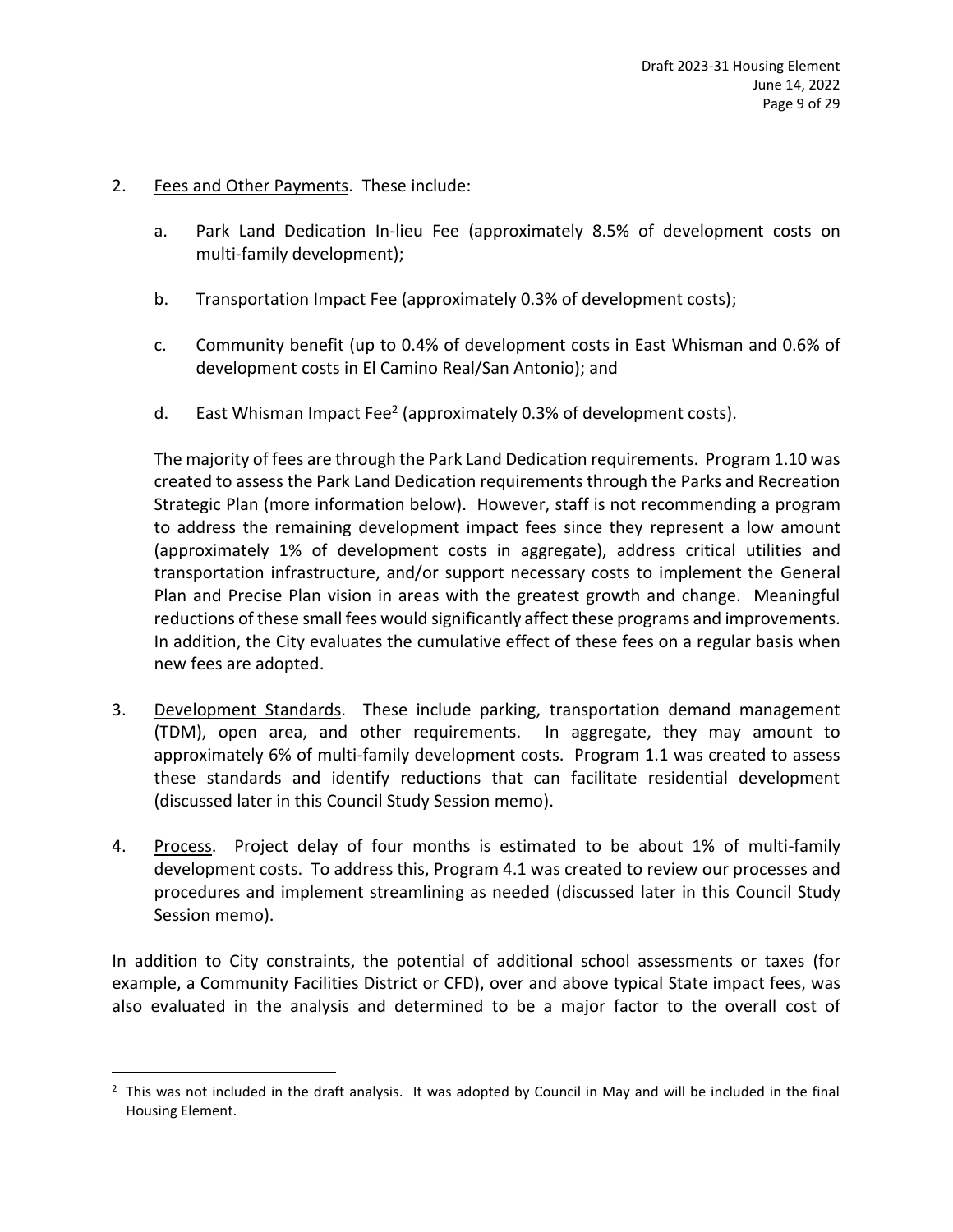development at about 5% to 8%—approximately the same effect as the Park Land Dedication requirement.

Although certain factors are quantitatively categorized as major or moderate constraints, it is important to highlight that the policy and programming recommendations described in the Housing Programs section below were informed holistically by how all factors (governmental, nongovernmental, and environmental) contribute to constraints on housing development and affect housing affordability. Prior to the adoption of the Final Housing Element, staff proposes to provide additional analysis of the cumulative impact of all fees, standards, and governmental constraints, including more detail related to process timelines and trends since the last cycle. However, staff would like to note that the major or moderate factors contribute the most to the cumulative impact and prioritizing actions to address those constraints will have the greatest effect on the cumulative costs.

# **Housing Programs**

Housing Programs are actions the City must take to address housing issues identified in the analyses and are based on the Goals and Policies,<sup>3</sup> all of which can be found in Chapter 3 of the Draft Housing Element. HCD will review the City's implementation of the programs over the course of the Sixth Cycle and will hold the City accountable for any programs not undertaken. For this reason, the Housing Element is only a small part of the City's housing strategy, which includes more studies and actions with less-certain outcomes. In addition to the proposed Housing Element programs, the City is undertaking various other actions that respond to Citywide housing priorities that are carried out through the City's Strategic Plan, the Consolidated Plan, and the Fair Housing Plan.

# *Council Direction*

Based on Council direction during the March 2022 Study Session, the following were added to the programs list:

- Reduce parking requirements for 100% affordable housing (Program 1.1);
- Explore funding for efficiency studios (Program 2.1);
- Explore innovative housing solutions, such as community land trusts (Program 2.1);
- Add affordable housing overlay on churches south of El Camino Real (Program 1.2); and

<sup>&</sup>lt;sup>3</sup> Council provided feedback on the Goals and Policies on March 8, 2022. The Draft Housing Element includes refined Goals and Policies based on that direction. These can be found on Pages 10 through 12 of the Draft Housing Element.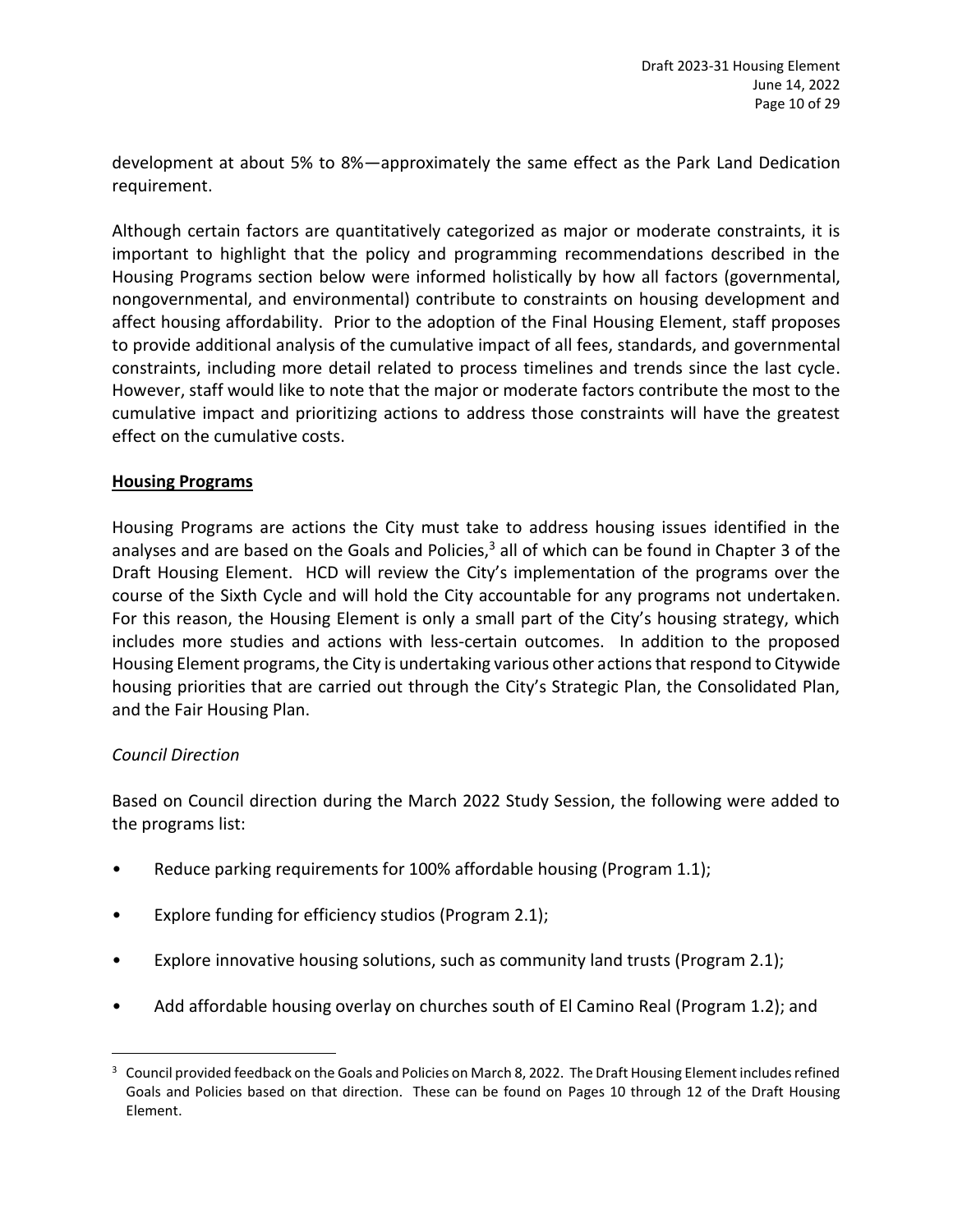• Update the nonconforming section of the Zoning Code to preserve units in R1 and R2 Zones that are above the existing allowed density (Program 1.3).

Staff is also working on the following projects that are related to creating "A Community for All" in the Council's Work Plan, with community outreach events and Study Sessions scheduled for later in 2022 and early 2023. Due to the timeline for the Housing Element, staff is recommending not adding them to the Housing Element Programs list in order to provide additional flexibility to analyze and make decisions on the action plans for each of the following programs:

- Displacement Response strategy, including replacement of existing units requirements for new development and first right of return—this project is a priority project in the Council Work Plan;
- Community Opportunity to Purchase/Tenant Opportunity to Purchase<sup>4</sup>—will be evaluated as part of the Breakthrough Grant; <sup>5</sup> and
- The R3 Zoning Update, which Council directed staff not to consider in the Housing Element.

All of these actions are expected to be brought to Council Study Sessions in 2023, separate from the Housing Element.

# *Key Programs*

Based on the analysis conducted as part of the Housing Needs Assessment and governmental constraints, the following programs are included in the Housing Plan:

A. Below-Market-Rate (BMR) Program Review (1.11): Based on the cost analysis, the City's BMR program requirements were found to be a significant portion of market-rate housing development costs; however, the BMR program is a necessary tool to attain the diverse range of affordable housing required to meet the City's housing needs and to create inclusive communities. In addition, the output of affordable units in the City's pipeline indicates that the cost is not unduly constraining development. Therefore, the program achieves the City's goals in attaining affordable units and is necessary to meet community

<sup>4</sup> Community Opportunity to Purchase Act (COPA)/Tenant Opportunity to Purchase Act (TOPA) are pieces of legislation that some cities have used to prevent displacement of residents due to sale of rental housing. COPAs give communities (i.e., qualified nonprofit) or tenants in the cases of TOPAs the ability to negotiate and collectively bargain the purchase of multi-family buildings from a landlord who is planning to sell.

<sup>&</sup>lt;sup>5</sup> The Breakthrough Grant is a program through the Partnership for the Bay's Future to advance affordable housing, equitable communities, and systems change. Grant recipients (i.e., government agencies, including cities) and their community partners are awarded resources, including a two-year fellow, funding, and technical assistance, to support the work.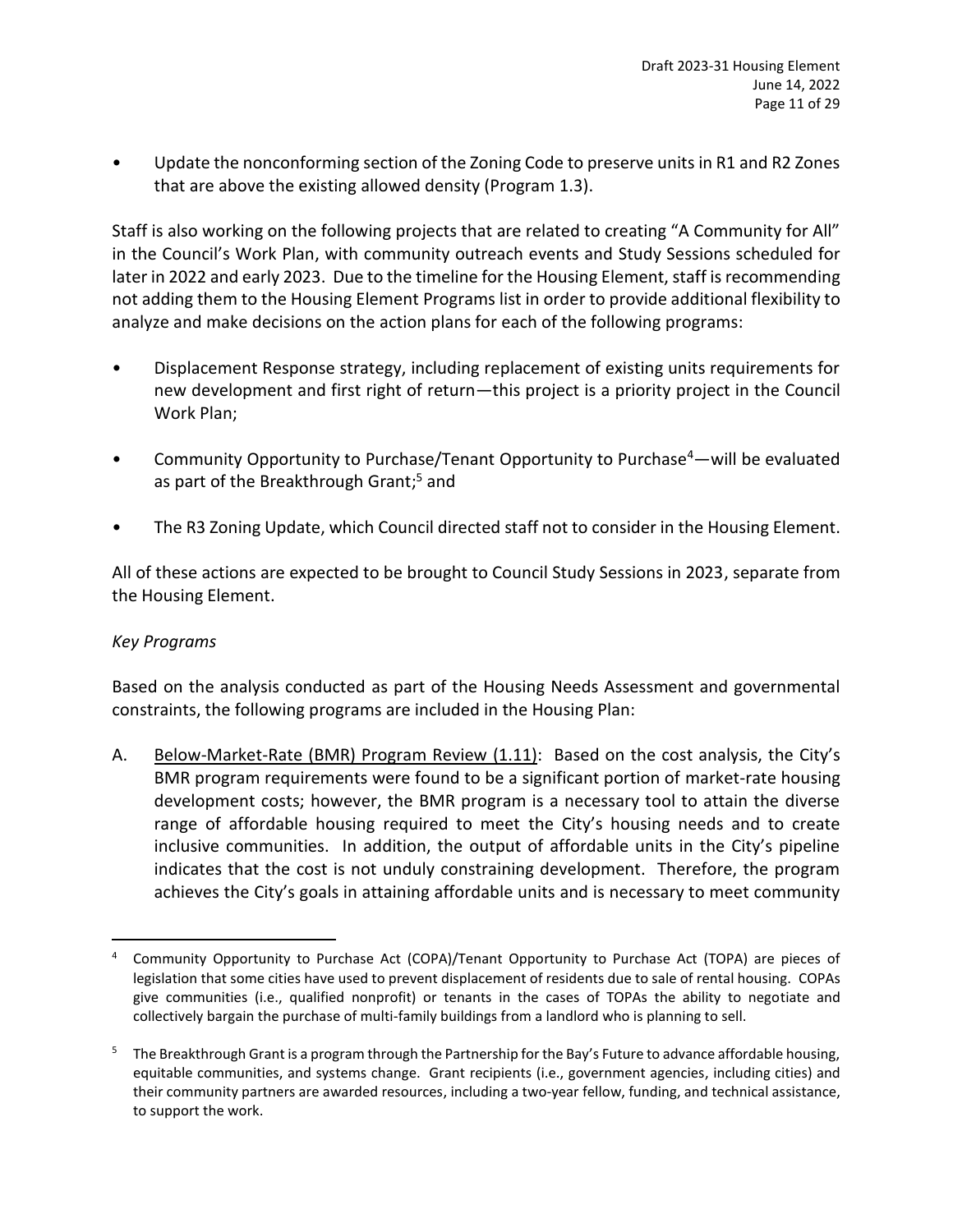needs. The BMR program includes periodic reviews to ensure program efficacy, and the first review is scheduled to begin in 2022, followed by a five-year review anticipated in 2027.

- B. Park Land Ordinance Update (1.10): The City's Community Services Department (CSD) has plans to review and revise the park dedication requirements in coordination with the Parks and Recreation Strategic Plan, which could identify other funding sources, greater efficiencies, or other strategies to reduce constraints on residential development, while finding creative and collaborative ways to maintain and improve access and increase the availability of parks for the public. Park land dedication requirements are among the most significant government constraints identified. Most park land dedication requirements are satisfied through the fee, which is approximately \$74,400 per market-rate apartment unit in Mountain View for 2021 (see Appendix H). As a comparison, Sunnyvale's fee is estimated to be \$62,700 per market-rate apartment unit and Santa Clara's is estimated to be \$36,908 to \$39,454 (equivalent to \$43,421 to \$46,416 per market-rate unit). Both Mountain View and Sunnyvale exempt affordable housing developments. Program 1.10, Park Land Ordinance Update, is included in the Housing Plan to review the park land requirement and find solutions that strike a balance between housing and park-space development. CSD aims to complete this action by mid-2024.
- C. Zoning Ordinance Update (1.1): Parking requirements and other development standards do not appear to be major constraints on development. Nonetheless, the City will conduct a review on various standards, such as parking, particularly reduced parking standards for 100% affordable housing projects, and TDM/TMA regulations, to address these concerns.
- D. Development Streamlining and Processing Revisions (4.1): The City approval processes were identified as a moderate constraint since added time to project review adds cost to projects. A comprehensive Development Review Assessment report was completed in the fall of 2021 and provides an overview of findings and recommendations to improve operational inefficiencies within a three-year timeframe. The City is currently working on the first phases of implementation of this plan, which involves improving interdepartmental coordination and processes, integrating software and technology to improve processing time and add transparency, and adding staffing; these strategies are incorporated into various recommendations contained in the Fiscal Year 2022-23 Recommended Budget. Additionally, this program will review approval levels and procedures in the Zoning Ordinance and Precise Plans to determine opportunities to provide consistency and streamline processes.

The following programs specifically aim to further affordable housing:

E. Federal and State Policy Initiatives (4.2): In previous Study Sessions, the EPC and Council identified advocacy as an important part of the City's approach to addressing housing needs. This program provides the framework to advocate for, monitor, and propose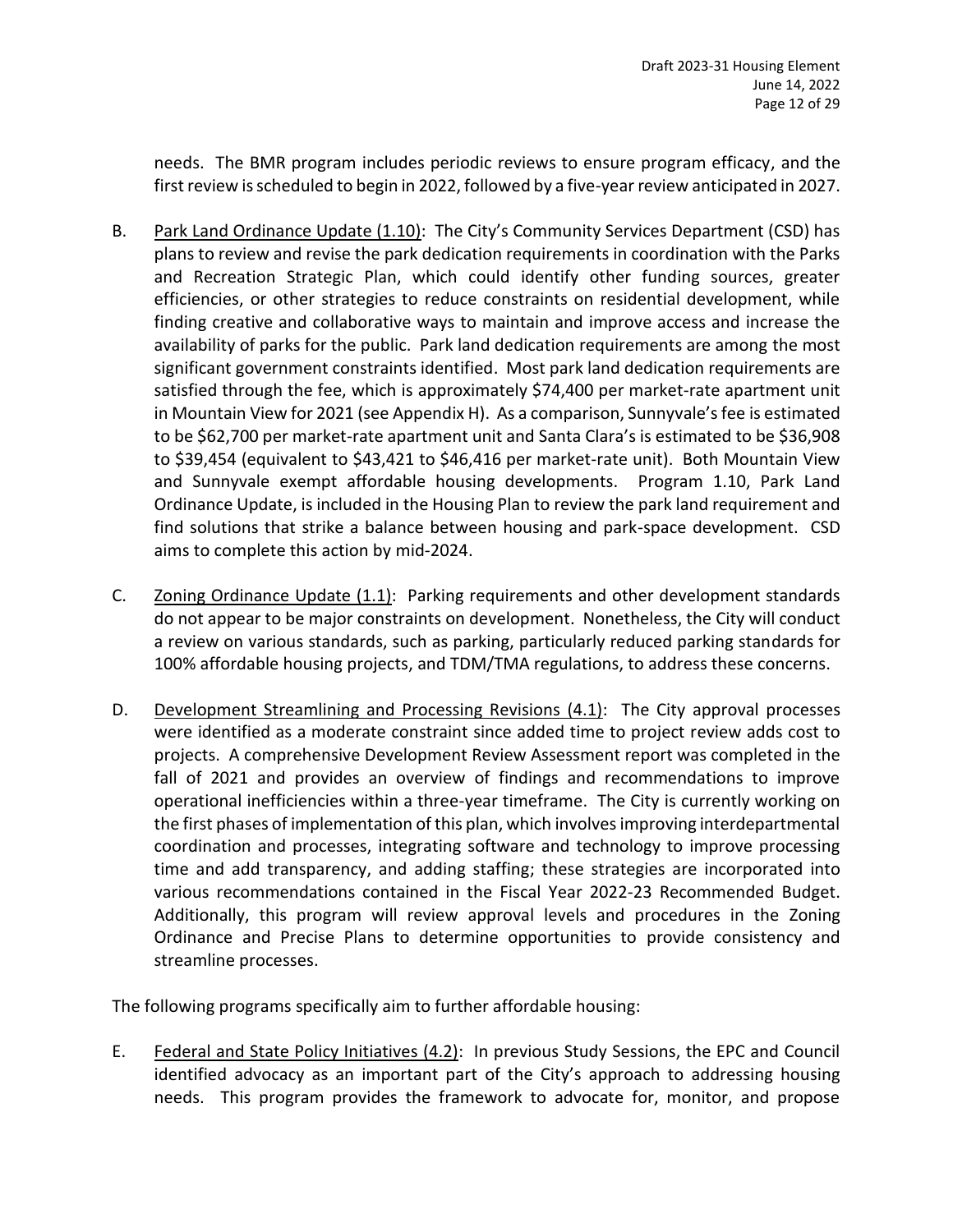legislation to further policies around affordable housing development, displacement prevention, and the removal of barriers to accessing housing. To support the City's legislative advocacy efforts, the City has engaged the services of Renne Public Policy Group (RPPG) to coordinate with staff to monitor and assess State legislation and serve as the City's legislative advocate.

- F. Financial Support for Subsidized Housing (4.3): Most affordable housing that falls in the extremely low-, very low-, and low-income unit type categories are developed by nonprofits in 100% affordable developments and rely heavily on a funding contribution from different sources. The City will perform funding source evaluations and review opportunities to revise fees, prioritize funding, and find new sources of funding for special-needs and low-income populations.
- G. Partnerships to Support Affordable Housing (4.4): The City will continue developing relationships with private-sector, philanthropy, and public agencies for additional funding and resources to support affordable housing opportunities in the City.
- H. Partnerships with Subsidized Housing Developers (4.5): Where possible, the City will make City-owned properties available for affordable housing development by partnering with subsidized housing developers on such properties.

Additionally, the following programs are in place to improve existing City programs and services:

- I. Inclusive and Equitable Affordable Housing Application Process (2.2): At several engagement events, community members shared their experience navigating the application progress with major issues around available resources, limited language competency, and limited technical expertise to successfully apply and benefit from the BMR program. This Housing Plan program will evaluate wait-list and interest list processes improvements and evaluate ways to be more inclusive and accessible to end-users by improving the application process.
- J. Displacement Prevention and Mitigation (3.2): As identified in the Housing Needs Assessment, a majority of households in the City rent their homes and many are at risk of displacement. The City will continue to focus on supporting renters through various regulations (e.g., Tenant Relocation Assistance, Community Stabilization and Fair Rent Act), and to continue to find ways to preserve affordable housing. As previously mentioned, the Displacement Response Strategy is under development as part of the Council Strategic Work Plan and further actions will follow that process.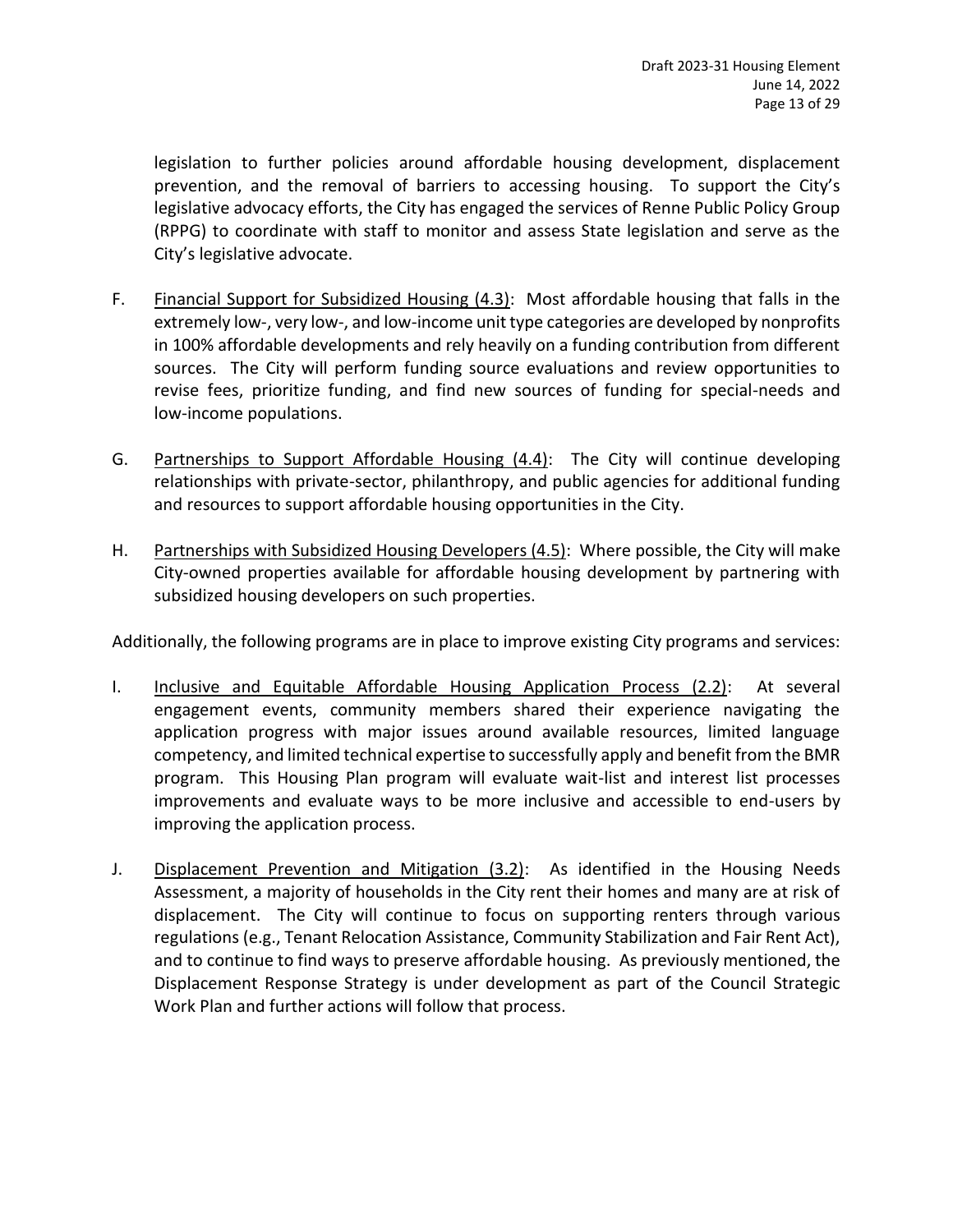Lastly, the following programs are included to address specific HCD requirements:

- K. Zoning Ordinance Updates (1.1): Although not all sites are viable housing development sites at this time, this program will rezone the General Plan Village Centers and El Camino Real Village Centers and pipeline affordable housing sites consistent with the Sites Inventory. Rezoning is necessary for these sites to be included in the Sites Inventory and to satisfy RHNA requirements. Staff proposes to complete this with the adoption of the Housing Element.
- L. Affirmatively Furthering Fair Housing (2.5): Assembly Bill (AB) 686 requires cities to identify programs that can achieve fair housing choice and access to opportunity. Consistent with the requirements of U.S. Department of Housing and Urban Development and of State Housing Element Law, the City will continue to prepare and update the Assessment of Fair Housing (AFH) to remove barriers to fair housing choice based on an analysis of contributing factors. Furthermore, the goals and priorities identified in the Draft AFH include, but are not limited to, identifying, evaluating, and implementing programs that can affect systems change to respond to housing challenges caused by market-driven factors, implementing a Housing Help Center, and evaluating a framework for reviewing residential projects through a race, equity, and inclusion lens. Many of the other Housing Element programs also serve to affirmatively further fair housing by preventing displacement and facilitating the production and preservation of affordable housing and housing for those with special needs, as discussed on Page 172 of the Draft Housing Element.
- M. Accessory Dwelling Units and Junior Accessory Dwelling Units (1.4): AB 671 requires cities to incentivize and promote the creation of accessory dwelling units (ADU) that can be offered at affordable rent for very low-, low-, or moderate-income households and requires HCD to develop a list of funding resources to aid in this State-mandated local program. For this program, the City will develop a monitoring survey to collect data on ADU development in order to best evaluate the needs of homeowners and ensure funding and educational resources are readily available to the public online.

# *EPC Recommendation*

The EPC generally supported the proposed programs in the Draft Housing Element; however, the majority of the EPC recommended the following modifications to the programs:

# • *Program 1.1—Update Zoning Ordinance*

— Create a separate action to review standards and fees for affordable housing and prioritize that action with specific deadlines.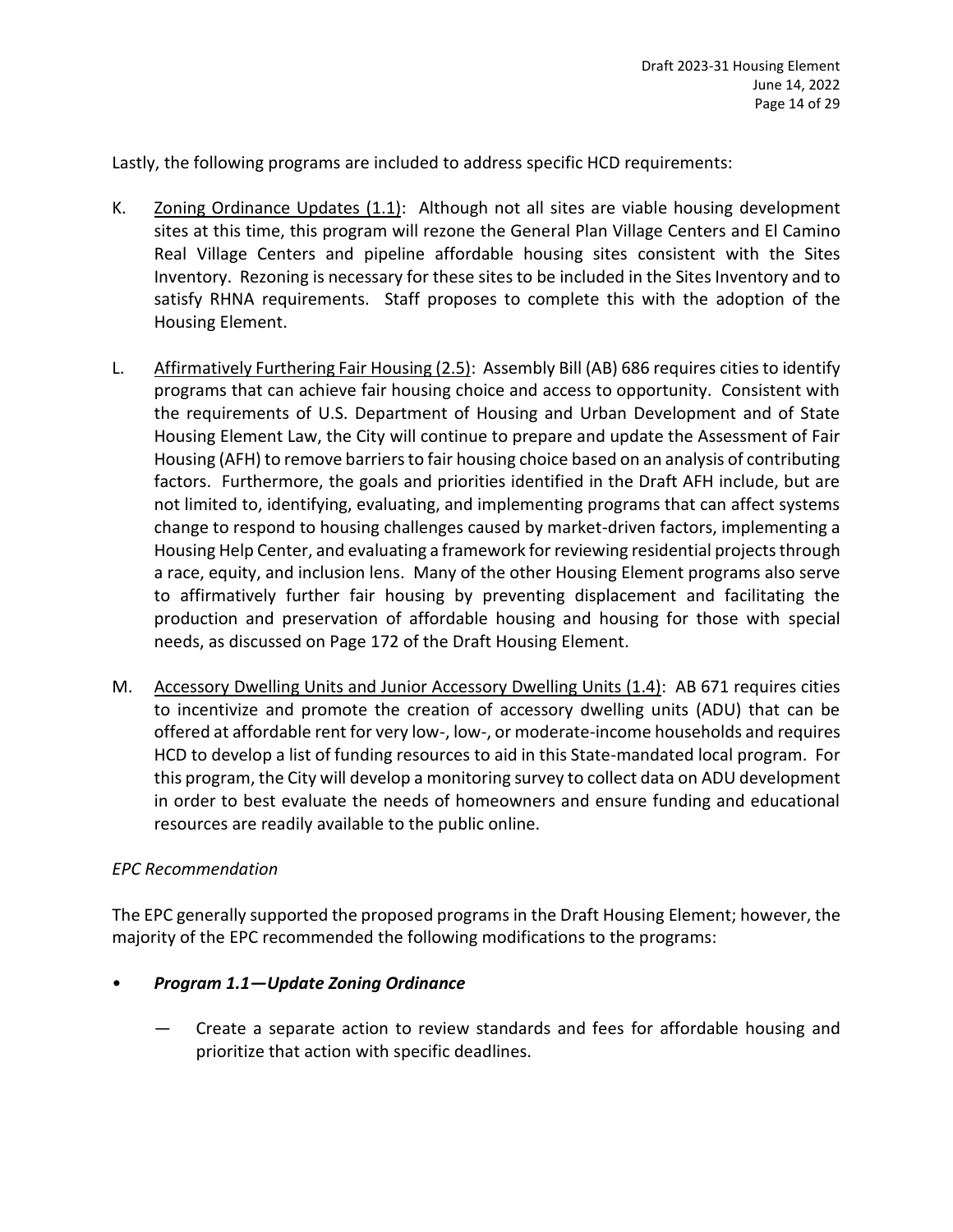# *• Program 1.10—Park Land Dedication Ordinance*

- Provide specificity on how the action relates to reducing constraints to housing development.
- **•** *Program 2.1—Subsidize and Support Affordable Housing Programs to Meet an Array of Housing Needs*
	- Provide more specificity on the action, timing, and outcomes for individual, innovative programs like community land trusts, Community Opportunity to Purchase Act (COPA)/Tenant Opportunity to Purchase Act (TOPA).
- **•** *Program 4.1—Development Streamlining and Processing Revisions*
	- Provide more specific actions to reduce review times and expedited process for affordable housing projects.

# *Staff Recommendation*

Staff recommends the programs list as presented in the Draft Housing Element with the inclusion of the following changes based on the EPC's recommendations.

- **• Program 1.1 (Update Zoning Ordinance):** The EPC would like to prioritize reviewing development standards for affordable housing, such as reduced parking requirements. Since development standards guide the form, design, and massing of development, they often apply regardless of the cost of the unit. But where standards for affordable housing can appropriately be evaluated separately from market-rate housing, those actions can be prioritized. Staff can modify the Objective of Program 1.1 to specify emphasis on affordable housing, revise the Action with a separate action for reviewing parking standards for affordable housing, and update the time frame with a completion date of review by December 31, 2024.
- **• Program 2.1 (Subsidize and Support Affordable Housing):** The work to evaluate innovative solutions to displacement, such as community land trusts and COPA/TOPAs, is currently under way, and staff has two Study Sessions tentatively scheduled with Council for later this year and early 2023 to report on the antidisplacement measures and funding mechanisms. Therefore, staff can revise this program to specify these actions and provide updated timelines.
- **• Program 1.10 (Park Land Dedication Ordinance)**: The EPC had concerns that this action would be managed by the Community Services Department and that the scope would not align with addressing the constraints that are identified in the Housing Element. However,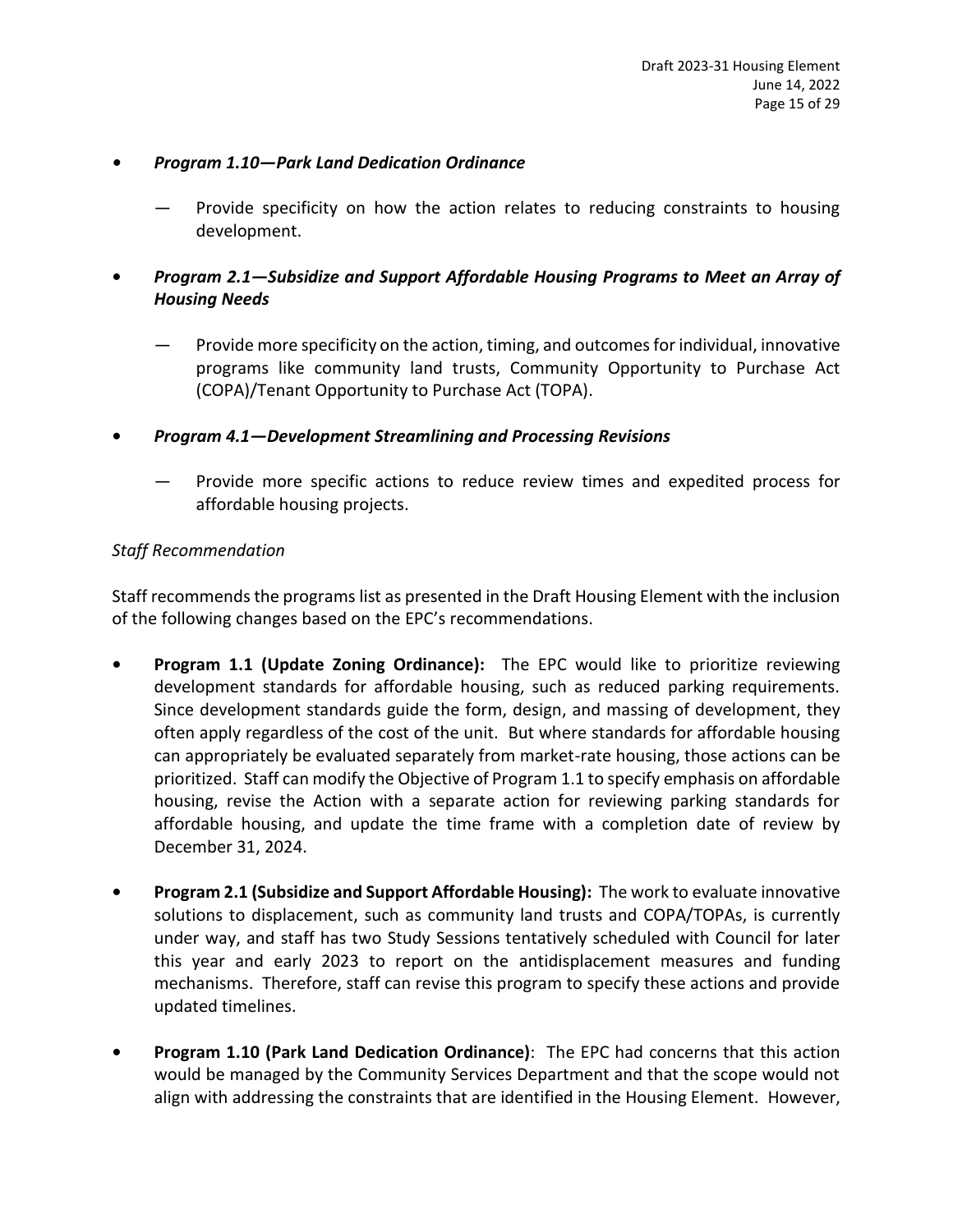Planning and Community Services staff are actively working together to ensure that housing development constraints are evaluated as part of the update, while also balancing the community's parks and open space needs. In addition to the current Objective, staff can add additional language to the Action to identify specific actions as part of the update related to reducing housing constraints and note that CSD and Planning would be responsible divisions.

**• Program 4.1 (Development Process Streamlining)**: This program currently includes a separate process review for 100% affordable housing as identified in 4.1(a) and is planned for a 2024 completion date. Staff has already initiated internal meetings between the Housing and Planning Divisions to discuss and identify inefficiencies and potential improvements to the NOFA process. Therefore, staff can provide additional details on the activities in the Action portion to address process issues and review times for affordable housing projects.

In addition, the project team will continue to review and update the program language for additional detail that can be provided, such as activities the City is already carrying out or additional detailed steps of draft programs.

*City Council Question No. 1: Does the City Council support the proposed programs in the Draft Housing Element? Are there other programs the City Council would like to add from the list of projects that are not currently recommended to be on the Housing Programs list (e.g. Displacement Response Strategy—replacement requirements)?*

# **Sites Inventory**

# *Additional Outreach*

As part of the outreach plan per Council direction, staff notified property owners with sites designated as a Housing Element site in the initial Sites Inventory. Since those sites were identified based on existing zoning, the letter indicated that there are no proposed changes to the sites but provided an opportunity for them to contact the City if they had questions about the designation. In addition to those letters, staff sent out letters to property owners in the General Plan Village Centers, El Camino Real Village Centers, and religious institutions in R Districts to inform them about the Housing Element process and to garner feedback on potential changes to their General Plan land use and/or zoning designations.

Overall, out of about 250 letters, 15 property owners reached out to the City. Staff received emails either in support of the potential changes to include residential development opportunities or had additional questions that staff responded to. Additionally, staff met with representatives from the Department of Motor Vehicles (DMV), Valley Transportation Authority (VTA), National Aeronautics and Space Administration (NASA), and El Camino Hospital to discuss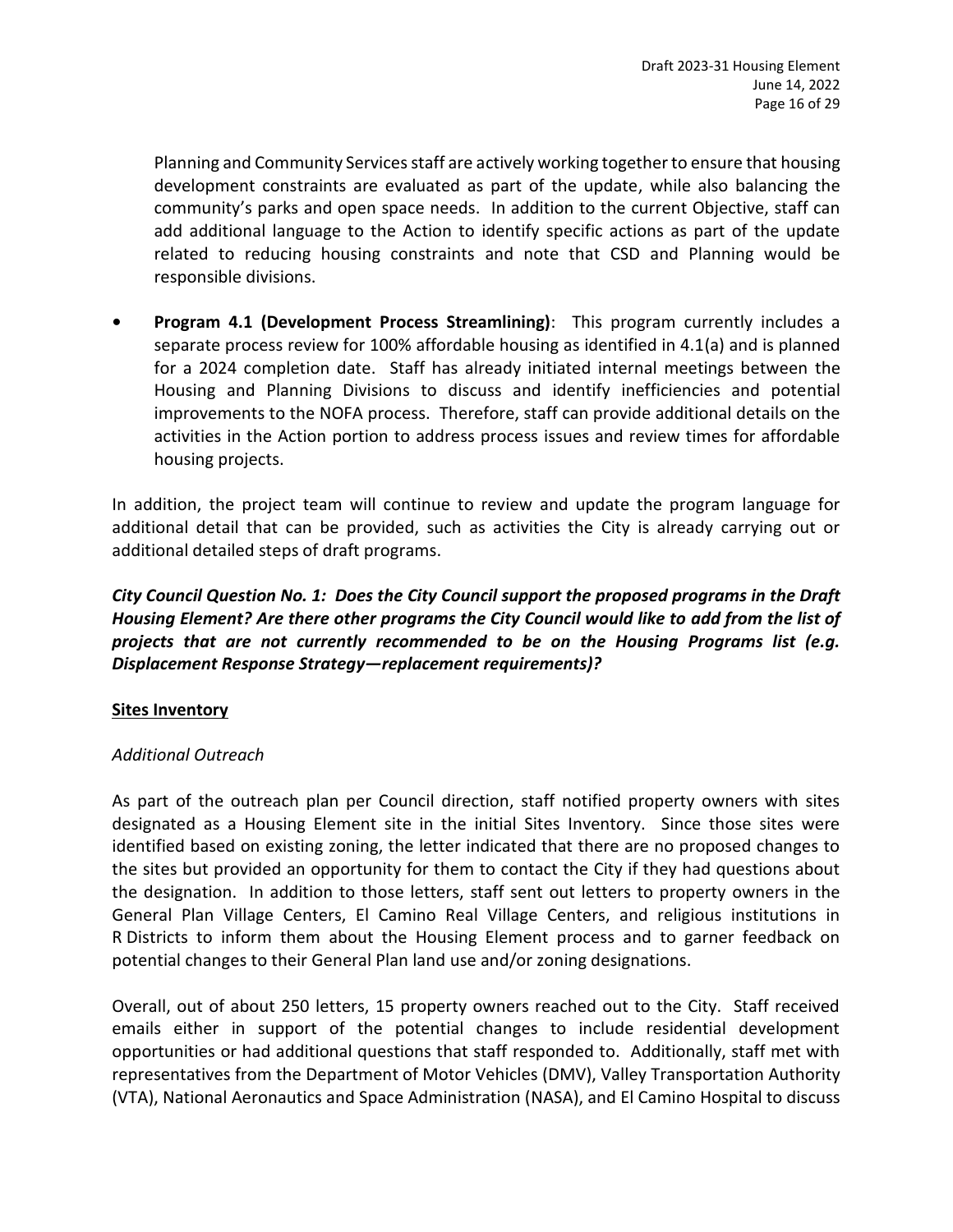potential development of nonhistoric/underutilized government sites and properties along South Drive. The input of the property owners was used in determining the Sites Inventory in the Draft Housing Element. Based on this input, staff is recommending that the El Camino Hospital site at El Camino Real and Phyllis Avenue continue to be included in the draft Site Inventory. Other recommendations based on this input (such as South Drive and other government sites) can be found under "Not-Recommended Areas in Sites Inventory" below.

Some sites where applicants have expressed interest in development are not included in the sites inventory. These include the 881 Castro Commons and the 901 North Rengstorff sites. These projects require approvals from the City for a rezoning or street vacation, which require additional technical analysis and discretion. The Housing Element should not presuppose City actions on these matters, especially since it may obligate the City to approve the actions prior to the analysis.<sup>6</sup> If they are included as part of the "opportunity sites," the methodology represents the ability to build either moderate- or below-market rate housing. All of the sites where applicants have expressed interest in development are proposing market-rate development with minimal below-market-rate housing. Therefore, these sites are not necessary or particularly beneficial to meet the lower- and moderate-income RHNA that the sites inventory is focused on. However, these projects can be included in the pipeline sites if approved prior to the Final Housing Element and would mostly count towards the above-market-rate housing requirement.

# *Recommended Sites Inventory*

The EPC previously reviewed the Sites Inventory on February 16, 2022, and Council reviewed it on March 8, 2022. Based on Council direction, the overall methodology has not changed and maintains the site selection process presented previously (for more information on this process, see Appendix E of the Draft, or the summary in the [March 8, 2022 Council report\)](https://mountainview.legistar.com/LegislationDetail.aspx?ID=5476573&GUID=6467D352-7003-45E9-AE79-02B3E7592CBC&Options=&Search=), such as focusing primarily on sites with existing residential capacity that reflect the community vision in Precise Plans; eliminating sites that could result in displacement (e.g., R3 and CSFRA); and, most importantly, meets HCD requirements for meeting RHNA income levels and site locations. A map of the rezonings and the inventory sites can be found in Figure 1.

Staff recommends this approach to the Sites Inventory and maintains the previous key categories of sites (below) and made changes as directed by Council (discussed further below):

Pipeline Projects are zoning-consistent projects that are under review (formal or informal) or approved. It also includes units that are otherwise reasonably expected, such as the site dedication for 1255 Pear Avenue and North Bayshore/Middlefield Park Master Plan units expected by 2031.

 $6$  Other sites requiring rezonings are included in the Housing Element. However, these are for 100% affordable developments that provide significant units toward lower-income RHNA in the Sites Inventory.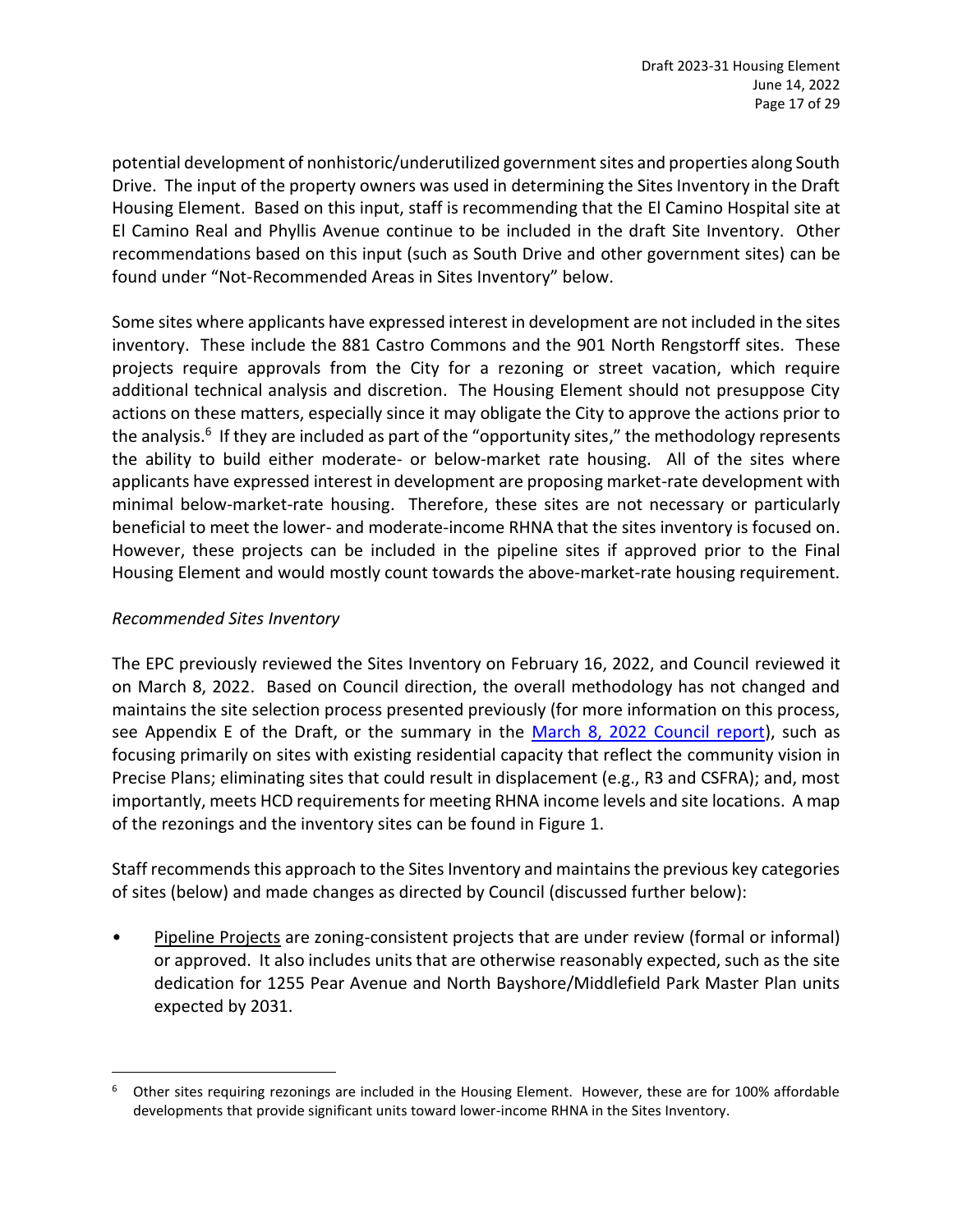- Rezoning Pipeline Projects are affordable housing projects requiring rezoning that are under review (formal or informal) or owned by an affordable housing developer with the intent to develop. Staff notes that inclusion of these sites in the Sites Inventory would significantly curtail the City's legislative discretion to deny these projects, but staff recommends including them as they are integral to the Sites Inventory.
- Opportunity Sites are sites without proposed projects but contain characteristics that make residential development reasonable in the next eight years. As noted above, all these sites are assumed to deliver the moderate-, low-, and very low-income level housing required per RHNA.

Since the last review by the City Council, the following updates have been made to the Sites Inventory:

- Rezone Opportunity Sites: The Sites Inventory now includes opportunity sites that require rezoning. These are areas where the current zoning does not allow residential, or more density could be added. These are not Pipeline Sites, so there are no known projects. While the rezonings would apply broadly across all areas, only a selection of the sites that meet the Opportunity Site methodology have been included in the Sites Inventory. If supported by Council, staff anticipates that these rezonings could occur in conjunction with the adoption of the Housing Element in December 2022. The Draft Opportunity Site rezonings include the following:
	- General Plan Village Centers: These are sites in the General Plan Village Centers that Council directed staff to integrate into the Inventory. These sites allow residential in the General Plan, but that policy direction has not been implemented through the zoning. A proposed framework for an update to the Zoning Ordinance is provided in the "Rezoning Concurrent with Housing Element Update" section of the EPC Staff Report (Page 19). These areas include:
		- $\circ$  400 Moffett Boulevard;<sup>7</sup>
		- Shopping Center at Rengstorff Avenue and Central Expressway;
		- Blossom Valley Shopping Center;

<sup>7</sup> This one site in the Moffett Change Area does not currently allow residential under the zoning but does allow it through the General Plan. This makes it a higher priority to rezone than other parcels along Moffett Boulevard. A future Moffett Boulevard Precise Plan can integrate all Change Area parcels.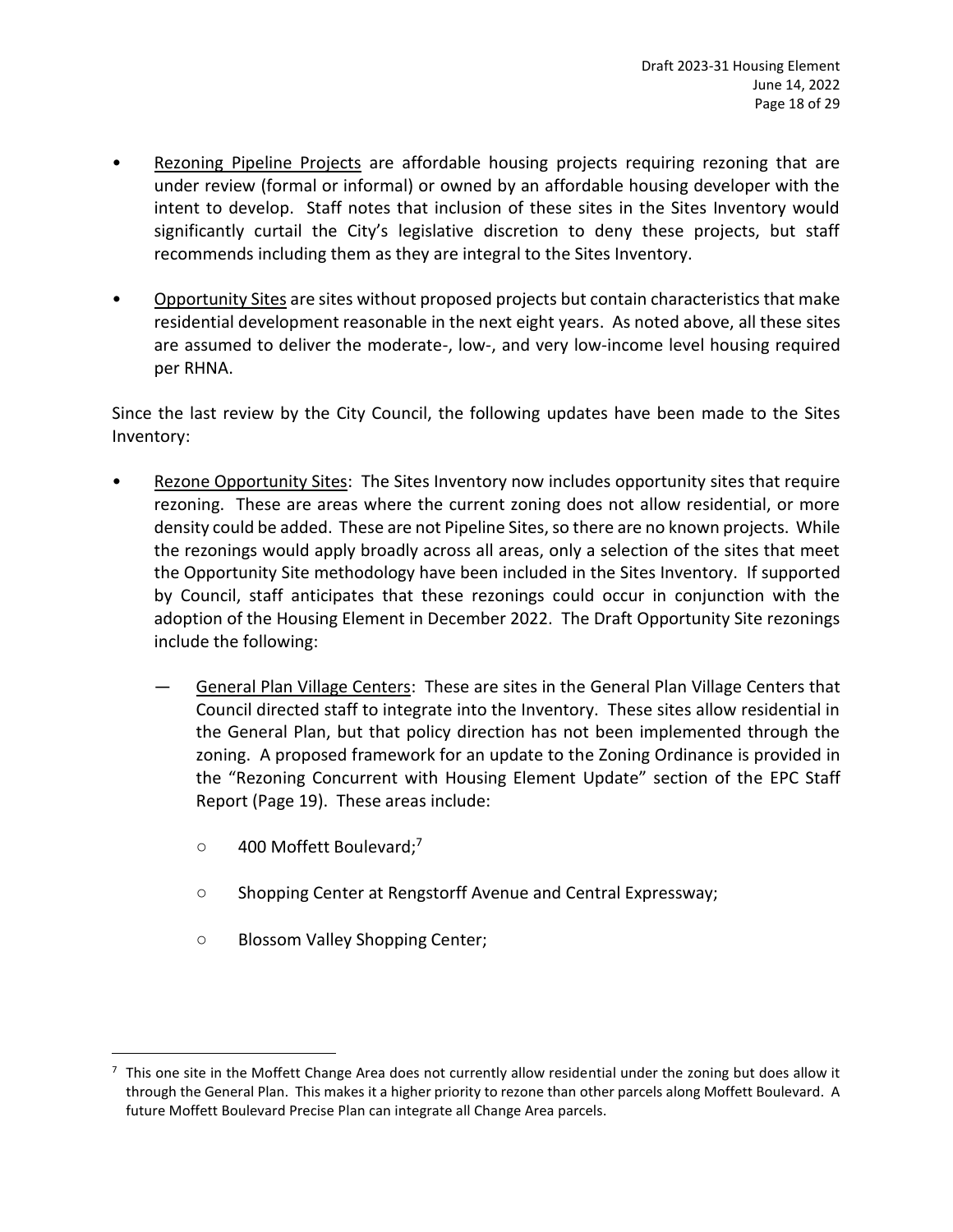- Grant Park Plaza Shopping Center; and
- Parcels near the corner of Old Middlefield Way and North Rengstorff Avenue.

This is projected to add 232 low-income units and 214 moderate-income units to the Sites Inventory.

- El Camino Real Village Centers: The Village Centers identified in the El Camino Real Precise Plan are parcels near major intersections with major transit stops that would be acceptable locations for additional floor area ratio (FAR) and density. Under the current Precise Plan regulations, additional FAR and respective density is permitted through a rezoning process called the "Village Center Overlay" which could increase the FAR from 1.85 to 2.3. Because this additional density requires a rezoning, the City cannot include it in the Sites Inventory. Previously, staff recommended removal of this overlay requirement to facilitate more units in the Sites Inventory. Council did not direct staff to act on this rezoning right away. However, staff recommends this action now because it addresses an inconsistency between the Precise Plan and the General Plan. This is projected to add 233 low-income units, 24 moderate-income units, and 121 above-moderate-income units to the Sites Inventory.
- Removal of Sites: Based on Council direction, the Target site on Showers Drive was removed from the Inventory. In addition, staff removed the 901 North Rengstorff Avenue site from the Inventory (a proposed rezoning) since it would obligate the City to approve the project with minimal benefit to the Sites Inventory since it is proposing mostly marketrate units. This removed 343 low- or moderate-income units and 382 above-moderateincome units from the Inventory.
- Addition of New Pipeline Sites: Since February, several new applications have been submitted, proposed, or modified. These total 422 low- or moderate-income units and 192 above-moderate-income units. **Moreover, staff anticipates several additional large development applications to be submitted before the Housing Element is adopted, which will further increase the Sites Inventory and the buffer as they are currently not reflected in the Sites Inventory.**
- Calculation of Low- and Moderate-Income Units: In the previous analysis, low- and moderate-income units were combined into a single category. The current inventory separates out the income levels based on the following methodology:
	- Sites only supporting fewer than 50 units are 100% moderate-income;
	- Sites supporting 50 to 150 units are 100% low-income;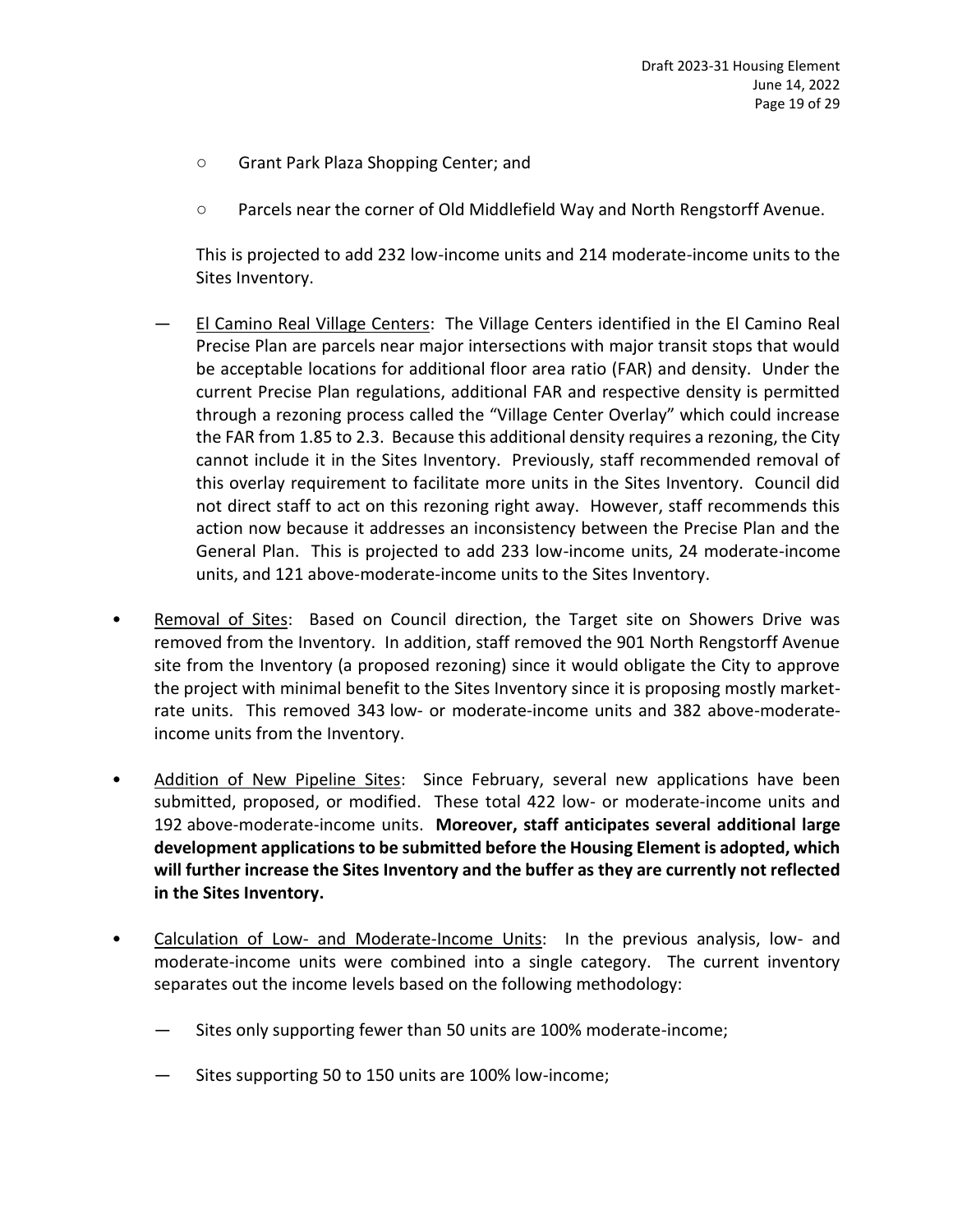- Sites supporting 150 units to 300 units are 150 low-income units and the remainder moderate-income; and
- Sites supporting more than 300 units are 150 low-income, 150 moderate-income, and the remainder above-moderate-income.

This methodology is based on HCD guidance which requires additional justification for lowincome projects less than 50 units or greater than 150 units. It also eliminates the risk that any one project will have a no-net-loss effect of more than 150 units on any one income level. This had the general effect of reducing the number of above-moderate units in the inventory and increasing the number of low- and moderate-income units.

• Various Minor Changes to Density Assumptions. Several areas had minor changes to their density assumptions modified to better respond to HCD requirements. For example, density assumptions must include an analysis of other uses that can be built in the zone. This slightly reduced the number of overall units in the Site Inventory.

The changes to the Sites Inventory above result in buffers of at least 30% (which is expected to grow with additional applications on sites that are not currently in the Sites Inventory). Table 1 summarizes the City's Sites Inventory by income category.

| <b>Project</b><br><b>Category Type</b>                                               | Lower-<br><b>Income</b><br><b>Capacity</b> | Moderate-<br><b>Income</b><br><b>Capacity</b> | <b>Above-Moderate-</b><br><b>Income Capacity</b> | <b>Realistic Capacity</b><br><b>Total (Units)</b> |
|--------------------------------------------------------------------------------------|--------------------------------------------|-----------------------------------------------|--------------------------------------------------|---------------------------------------------------|
| <b>Pipeline Projects</b><br>(A)                                                      | 2,300                                      | 457                                           | 6,480                                            | 9,237                                             |
| <b>Opportunity Sites</b><br>(B)                                                      | 3,370                                      | 2,250                                         | 243                                              | 5,863                                             |
| <b>Total Inventory</b><br>$(A+B)$                                                    | 5,670                                      | 2,707                                         | 6,723                                            | 15,100                                            |
| Sixth-Cycle RHNA<br>(C)                                                              | 4,370                                      | 1,885                                         | 4,880                                            | 11,135                                            |
| <b>RHNA Buffer</b><br>$(A+B)-C$                                                      | $+1,300$<br>(30%)                          | +842 (45%)                                    | $+1,843(38%)$                                    | +3,985 (36%)                                      |
| <b>RHNA Buffer from</b><br>$+1,580(25%)$<br><b>February Draft Sites</b><br>Inventory |                                            | $+2,988(61%)$                                 | $+4,568(41%)$                                    |                                                   |

# **Table 1: Sites Inventory Summary**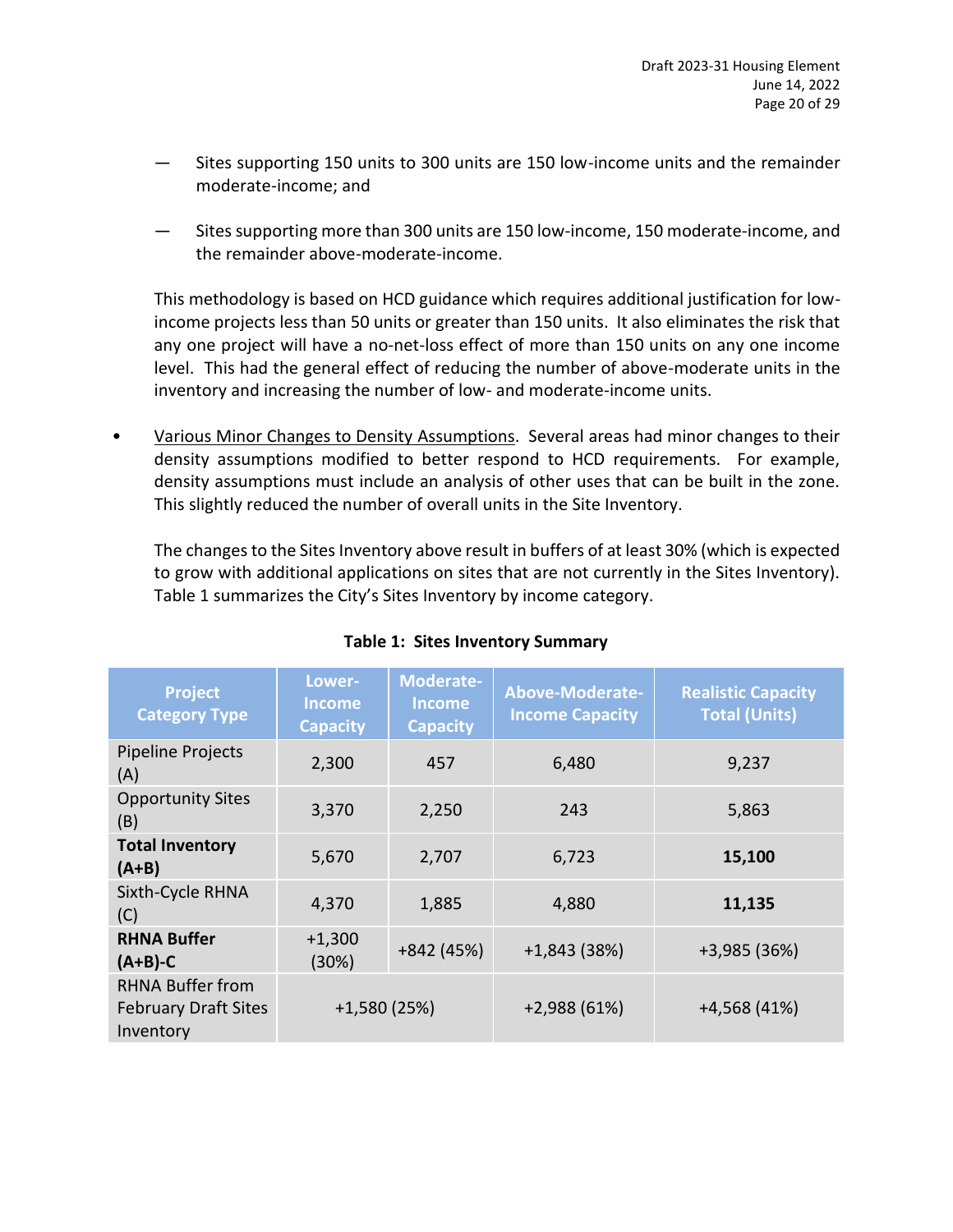

**Figure 1: Sites Inventory Map**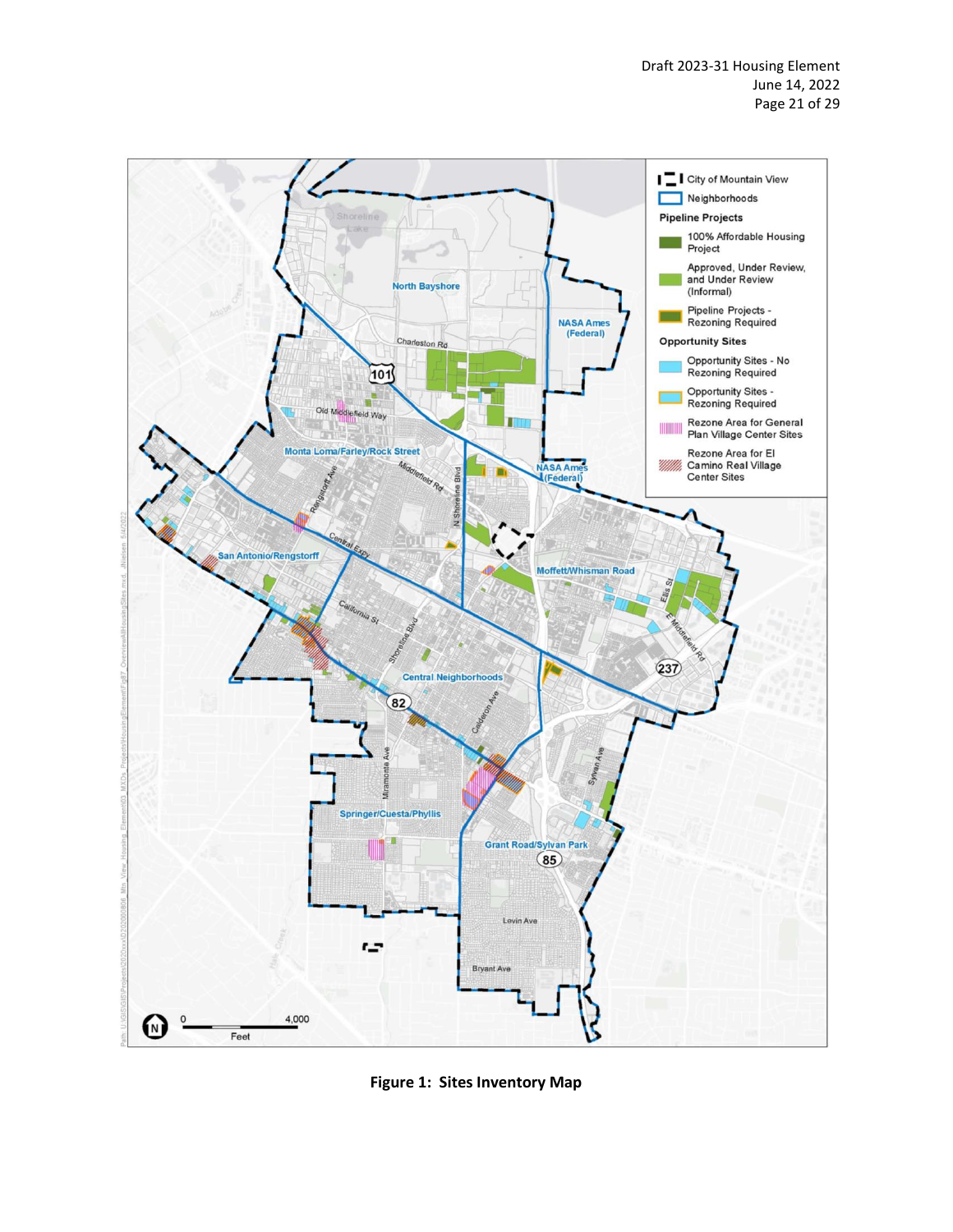# *Recommended Back-Pocket Areas (Not in Draft Sites Inventory)*

Since the last Study Session, based on Council direction, the following options were evaluated to determine whether they should be included in the Sites Inventory, remain as Back-Pocket sites, or as future study items. Staff recommends the Draft Sites Inventory with the General Plan Village Center and El Camino Real Precise Plan Village Center Rezonings included, but staff does not recommend including other shopping centers in the Sites Inventory. If included in the Sites Inventory now, the City would be required to rezone within the three-year timeline established by the State. The following are included in the Back-Pocket areas, as described in Program 1.6.

- Other Shopping Centers (where General Plan does not allow for residential): Although not identified in the Village Center Strategy in the General Plan, there are additional sites that could be added to the Village Center Strategy. Among this group of sites are Bailey Park, Monta Loma Plaza, and sites on Leong Drive (within the Evandale Precise Plan). The property owner feedback ranged from support for added residential uses to interest in discussing details on incentives and financial support for housing development. However, because these areas were not studied for residential uses in the General Plan, their rezoning should include additional outreach and review.
- Other Nonresidential Sites South of El Camino Real: There are several other nonresidential sites south of El Camino Real that do not currently allow multi-family housing, but which may be able to accommodate such development. They include:
	- Offices across Cuesta Drive and Miramonte Avenue from Blossom Valley Shopping Center, currently zoned CO (Commercial Office).
	- A rehabilitation center at 1949 Grant Road, currently zoned R1 (Single-Family).

Rezoning these sites would require additional outreach and analysis to determine their capacity and potential for housing.

- Moffett Boulevard: While the Council is interested in rezoning Moffett Boulevard with a Precise Plan, staff does recommend including it as a Back-Pocket area in order to allow for additional analysis and provide Council with flexibility in decision-making. However, staff notes that opportunities to increase density are limited due to the small parcel sizes and the fact that a number of these sites are either developed, have approved planning applications, or are currently under review under the existing General Plan and zoning designations.
- Downtown Transit Center: As discussed in the March 8, 2022 Council report, the Downtown Transit Center may have an opportunity for joint development. However, more analysis is needed on economic feasibility, transit operational needs, and other site constraints.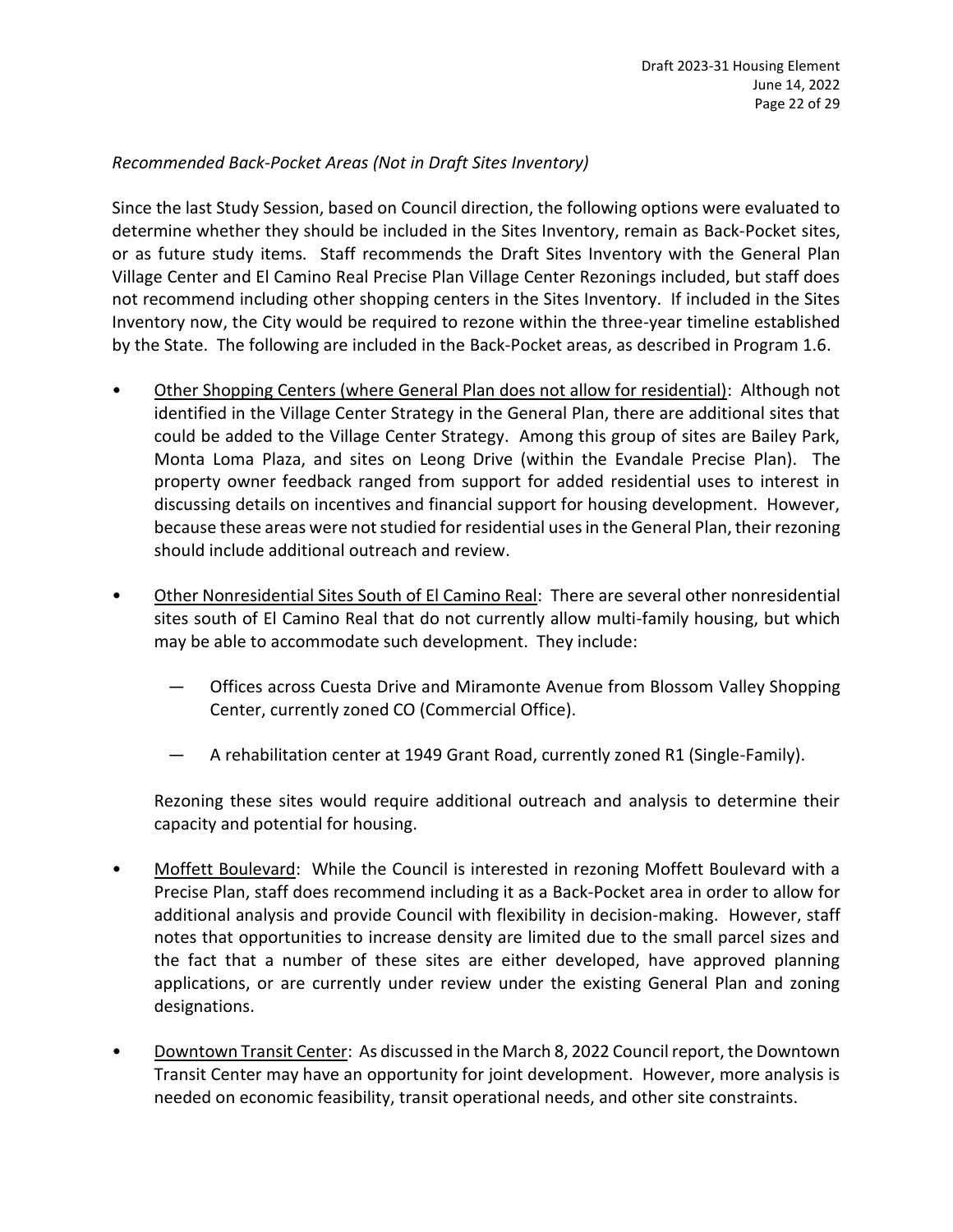#### *Not-Recommended Areas in Sites Inventory*

South Drive Area: At the last Council meeting, Council directed staff to evaluate and conduct outreach to determine whether the South Drive area around El Camino Hospital could be potential Sites Inventory or Back-Pocket sites. These sites are included in the Draft Housing Element in Program 1.6 as Back-Pocket areas and was presented to the EPC as such.

After the Public Draft was published, El Camino Health submitted a letter stating that residential development in this area would be challenging and inconsistent with the medical operations necessary to fulfill the El Camino Medical Park Precise Plan. Furthermore, they identified additional challenges due to the properties being owned by multiple private property owners and occupied by long-term practitioners (see the letter received in Attachment 2). Therefore, staff recommends not including this area in the Sites Inventory and removing it from Back-Pocket as there is no interest and because of existing uses and limitations to residential development during the next eight years.

• Nonhistoric Churches in R Districts: Staff did not receive any responses from the 28 letters sent to properties identified as nonhistoric churches in R Districts. Although these sites have partnered with the City on temporary housing solutions, particularly during the COVID-19 pandemic, and are organizations with community-serving missions, additional policy development and outreach are necessary to determine the site-by-site information needed (e.g., number of units, income level of units, etc.) to be included in the Sites Inventory.

Staff recommends not including these properties in the Sites Inventory. However, staff has included a program in the Housing Plan (1.2—Community Sites for Housing) to evaluate and adopt changes to the City Code to allow for affordable residential uses on these sites to respond to Council interest in reviewing such sites. The majority, seven, of these are located south of El Camino Real and four are located north of El Camino Real.

• Nonhistoric Government Sites: Staff met with representatives from the DMV, VTA, and NASA. The DMV expressed concerns about adding housing to the site on Showers Drive, including concerns about compatibility with existing uses and ongoing obligations in operations of the sites. NASA referred staff to Army documents studying potential future uses on vacant land near the Moffett Boulevard/U.S. 101 interchange. The Army has no interest in building residential in that area. The VTA was open to reimagining the bus yard on North Shoreline Boulevard to accommodate a mix of uses but did not see it as a viable project in the next eight years.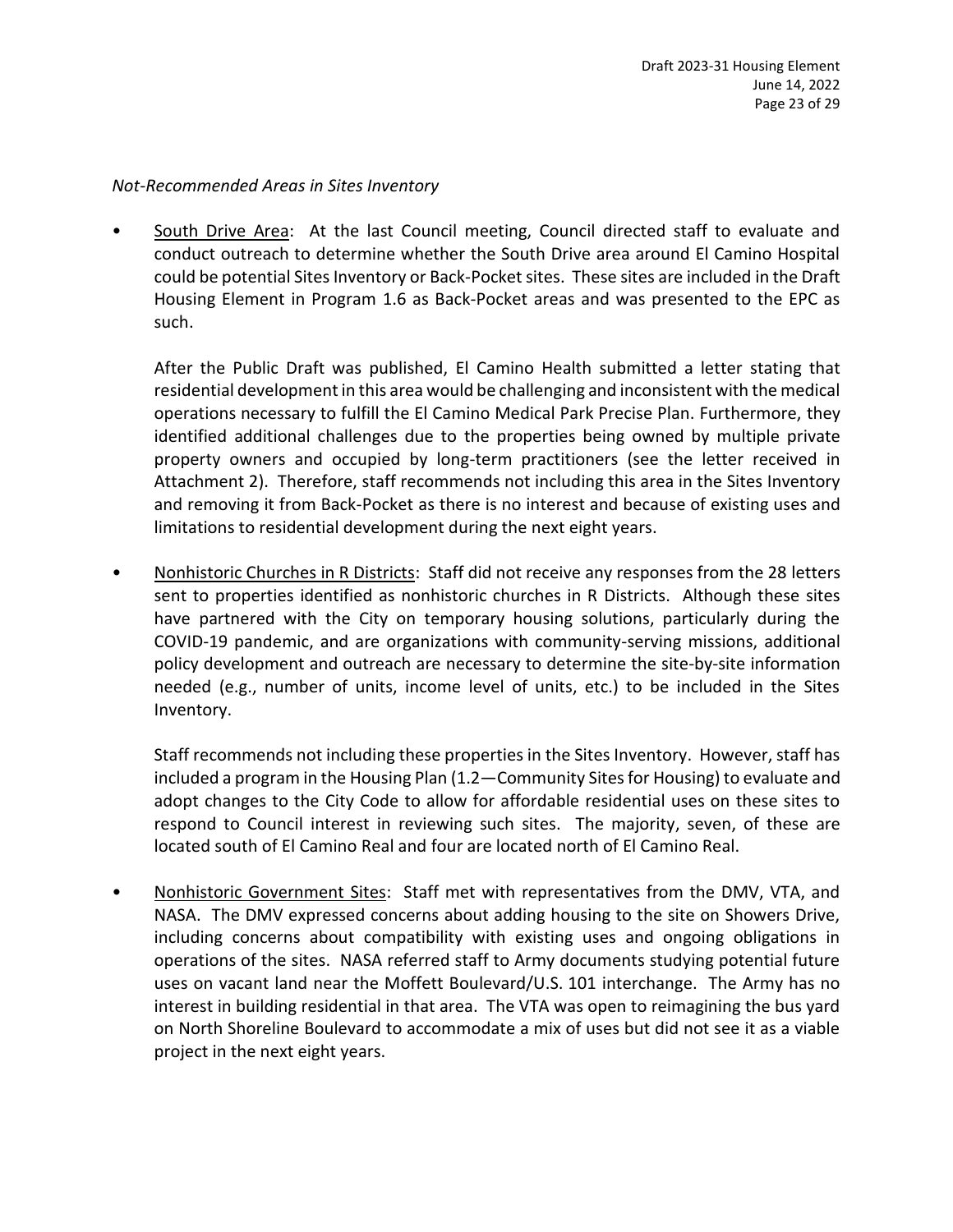Staff recommends not including these three properties in the Sites Inventory as there is no property owner interest because of existing uses or there are constraints that would not result in housing development in the next eight years that could be counted toward the City's RHNA.

# *Alternatives to Draft Sites Inventory*

- 1. Include any of the Back-Pocket areas or not-recommended areas in the Sites Inventory and prioritize for near-term rezoning.
- 2. Remove sites from the Sites Inventory or the Back-Pocket areas.
- 3. Add other sites to the Sites Inventory and prioritize for near-term rezoning or the Back-Pocket list.

# *EPC Recommendation*

The EPC supported the recommended draft Sites Inventory, which includes the proposed General Plan Village Center and El Camino Real Village Center rezonings and did not recommend adding any alternatives to the Sites Inventory.

Although the EPC did not specifically recommend adding it to the Sites Inventory, nor the Back-Pocket list, the EPC would like the City Council to discuss the potential of Charleston Plaza as a housing site. *Staff is not recommending adding Charleston Plaza to the Sites Inventory or Back-Pocket areas at this time due to the short time frame before the Housing Element must be completed and in order to ensure that "complete community" principles of compatible uses, neighborhood-serving uses, open space, walkability, etc., through a potential Precise Plan can be implemented.*

*City Council Question No. 2: Does the City Council support the recommended draft Sites Inventory, including proposed General Plan Village Center and El Camino Real Village Center rezonings? Does the City Council prefer any of the alternatives to the Sites Inventory?*

# **Rezoning Concurrent with Housing Element Update**

If the City Council supports the inclusion of the General Plan Village Centers and El Camino Real Village Centers in the Sites Inventory, staff recommends that density-increasing zoning amendments be adopted along with the Housing Element in December 2022. These changes are also necessary to be consistent with State law, to be consistent with the General Plan, and to provide objective standards to implement General Plan policy. These rezoning areas can be seen in Figure 1, hatched in pink and red.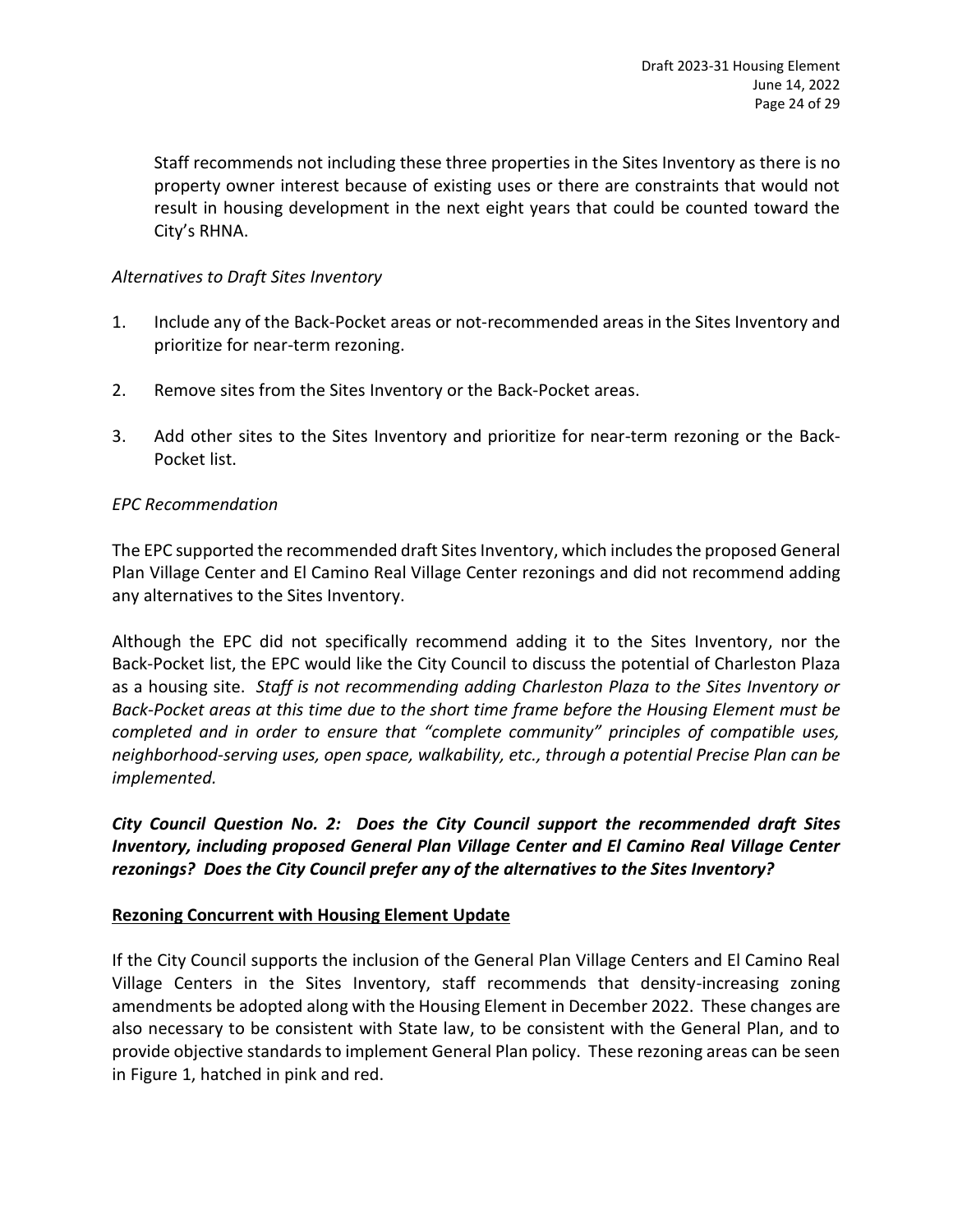In addition, one of the Pipeline Rezoning projects, 87 East Evelyn Avenue (VTA site), may also be rezoned to streamline the proposed affordable housing. This site is located just east of State Route 85, at the corner of Pioneer Way.

Staff recommends these three zoning amendments as they can be done quickly and would achieve most of the City's goals and would have limited effect on the existing uses. **However, the City Council does not need to act on these rezonings and the General Plan amendment with the adoption of the Housing Element if more analysis and outreach are desired.** If they are not done with the Housing Element, they must be completed within the three-year timeline established by HCD for rezonings on sites to be consistent with the Sites Inventory.

# *Recommended Rezoning: General Plan Village Centers*

The key goals of the Village Center zoning include the following:

- Require retail and similar neighborhood-serving uses and locate them along street frontages;
- Allow housing consistent with the densities adopted in the General Plan;
- Provide sensitive transitions to surrounding neighborhoods; and
- Require publicly accessible open space, such as a plaza, pocket park, etc. (with potential exemptions to standards to facilitate their provision).

To achieve this with minimal effect on existing uses, staff proposes to add residential uses to the list of allowed uses in the CN and CS Zoning Districts and the Grant-Phyllis Precise Plan, but with the following stipulations:

- Residential uses are only allowed within "mixed-use" designations in the General Plan.
- Projects must provide a certain amount of retail or similar neighborhood-serving uses as determined by an analysis of typical amounts of such uses in the underlying zone.
- Street frontages shall be primarily lined with commercial (retail/neighborhood-serving) uses.
- At least one public gathering/open space/plaza shall be provided, with a minimum area to be determined based on site size. Provide potential exemptions to one or more standards to facilitate provision of open space to maintain residential density.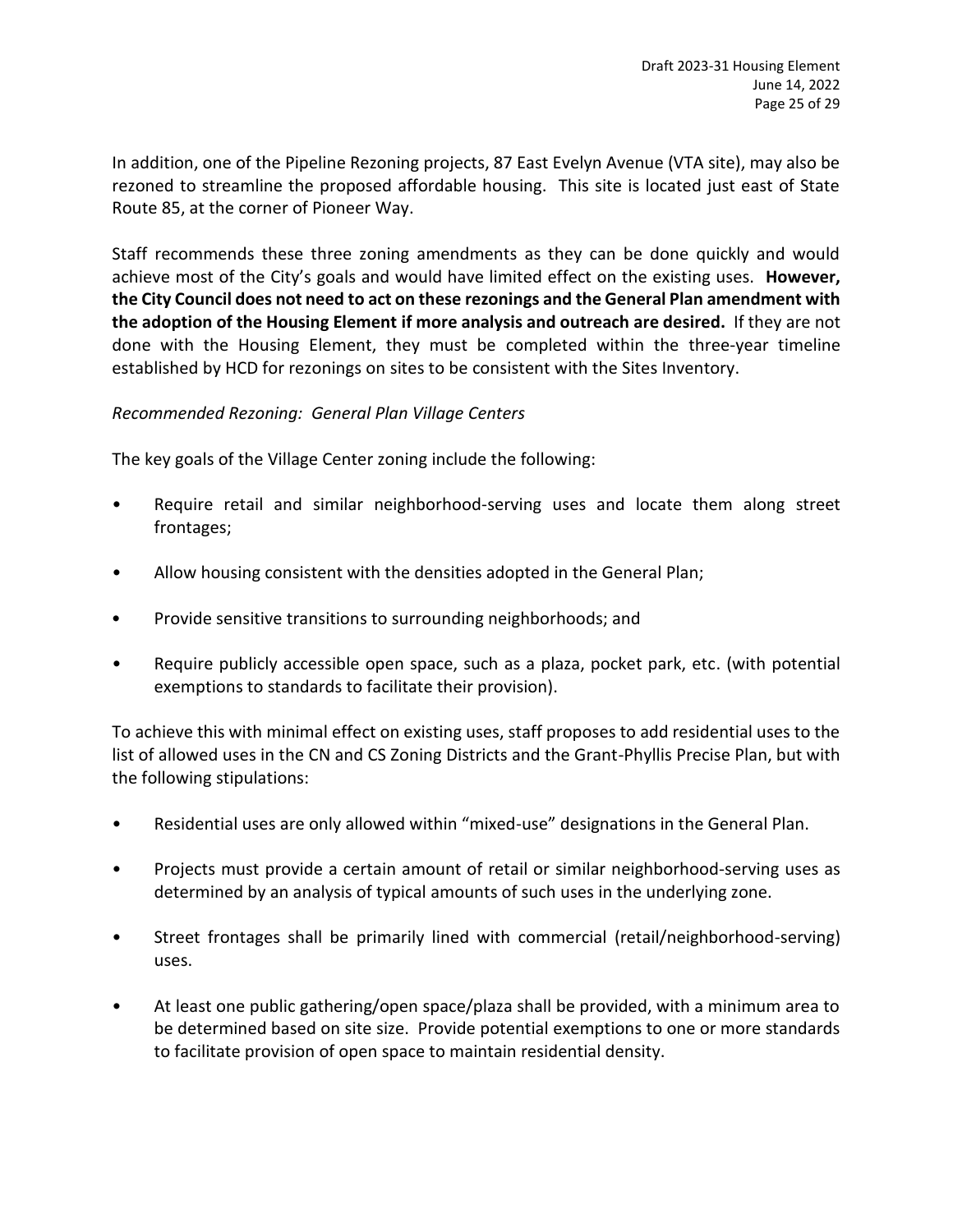• Residential uses shall use the development standards of the R3 Zoning District, CRA Zoning District, or El Camino Real Precise Plan, depending on the allowed density in the General Plan. These zones include similar transitions standards where setbacks are no less than the height of the proposed wall along that property line.

# *Recommended Rezoning: El Camino Real Village Centers*

This minor amendment would simply remove the Village Center Overlay requirement from the El Camino Real Precise Plan and the Zoning Ordinance, allowing projects to go up to 2.3 FAR without additional legislative action. Some other minor amendments would also apply regarding community benefits. However, all other development standards would remain the same.

# *Recommended General Plan Amendment and Rezoning: 87 East Evelyn Avenue*

This site is in the Rezoning Pipeline category in the Inventory. The City has entered into a ground lease with option to purchase with the Valley Transportation Authority to acquire the site for an affordable housing project. Before the project can be built, it must have a General Plan Amendment and Rezoning to allow residential uses.

Staff recommends a General Plan Amendment at the site to high-density residential and a rezoning to R4 concurrently with the Housing Element Update. This would facilitate the future development of affordable housing with potential streamlining opportunities. There is a small risk that the land use designation and or zoning district are not correct to meet the goals of the City and developer, in which case another rezoning may be necessary; however, that would be the case even if the City does not proactively rezone the site now.

# *Alternative Rezoning/General Plan Amendments*

While staff does not recommend it at this time, Council can direct staff to bring back other rezonings or General Plan amendments concurrent with the Housing Element adoption. The primary reason staff does not recommend these is because there will not be an opportunity for the Council to provide high-level feedback to guide the amended standards before adoption. Alternatively, staff can bring forward these amendments with development projects or as minor clean-up items after the Housing Element is adopted.

Not Recommended Alternative Rezoning and General Plan Amendment opportunities include:

**•** *Other Pipeline Project Sites*—Some Rezoning Pipeline projects have not yet started their rezoning process, including 57 and 67 East Evelyn Avenue and 1010 Linda Vista Avenue. These are sites that affordable housing developers have acquired with the intent to develop. Rezoning these sites with the Housing Element could reduce processing time and effort, for example, by reducing the need to conduct environmental review. However,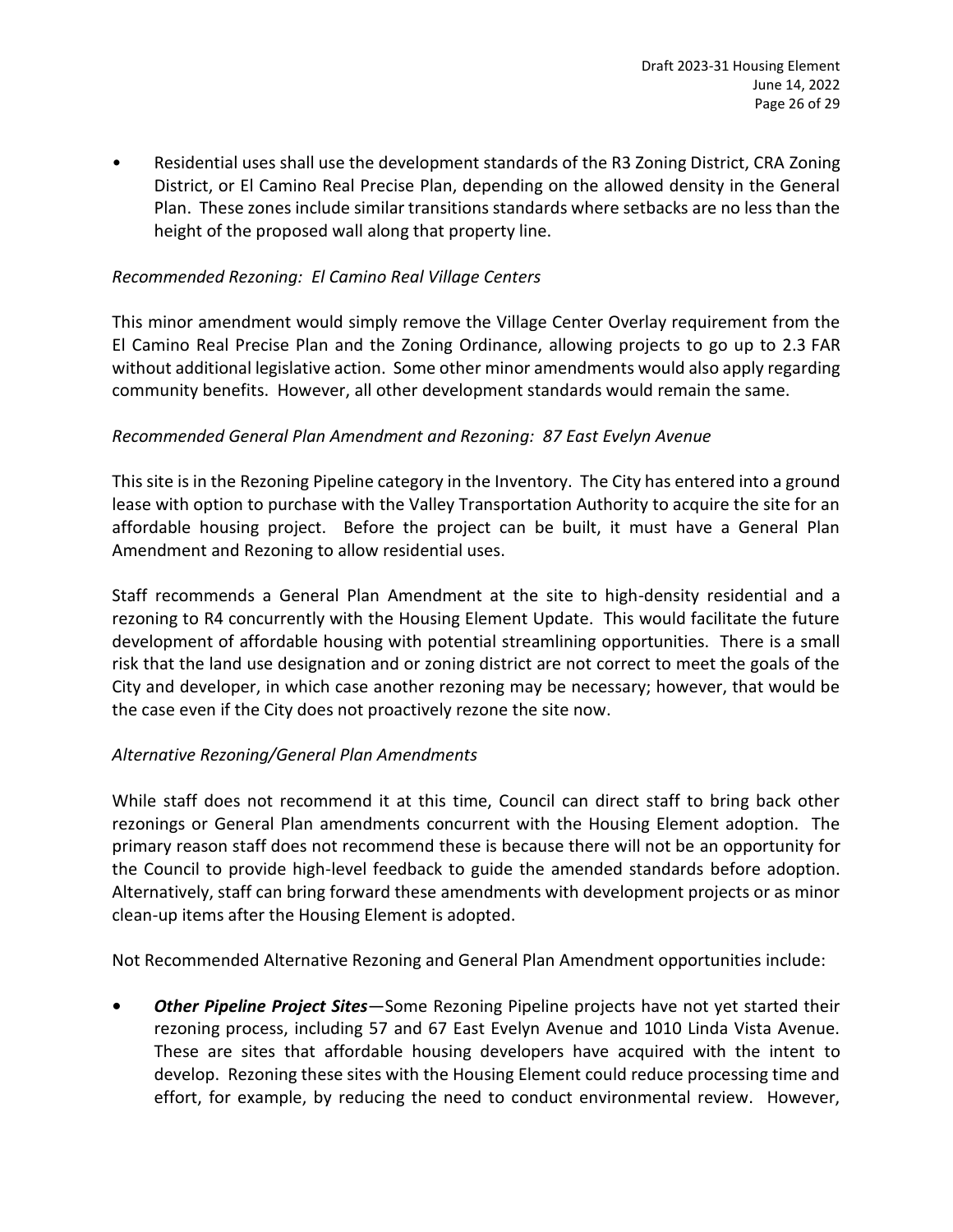because the City does not have ownership control of these sites and these sites do not currently have an affordable housing requirement, staff recommends these rezonings and General Plan Amendments occur concurrently with Council approval of the NOFA and development project.

**•** *Other Back-Pocket Sites—*If the City Council directs staff to include any of the Back-Pocket areas or Alternative Areas in the Sites Inventory, there may be an opportunity to adopt those amendments concurrently with the Housing Element Update. The other shopping centers and other nonresidential sites south of El Camino Real represent the best potential areas for this, based on the scope of the change and the template provided by the General Plan Village Center amendments above. However, staff does not recommend this, based on the outreach and analysis that may be needed to determine the appropriate densities, capacity, and form of development. If Council wishes to include any of these sites in the Sites Inventory, staff recommends completing the rezoning after the Draft Housing Element is adopted. Rezoning is required to be completed within three years of the adoption of the Housing Element.

# *EPC Recommendation*

The EPC supported the staff recommendation, including recommended rezonings and General Plan amendment for the General Plan and El Camino Real Village Centers and 87 East Evelyn Avenue, concurrent with the adoption of the Housing Element. The EPC did not recommend rezoning alternatives.

As a part of the Village Center rezonings, the EPC recommended maintaining roughly the existing amount of commercial and community-serving uses in each area to ensure alignment with the General Plan Village Center vision. The majority of EPC also had concerns about business displacement due to redevelopment projects and wanted Council to consider future action in evaluating antidisplacement programs for commercial tenants to preserve key small businesses.

*City Council Question No. 3: Does the City Council support the draft strategy for rezoning General Plan and El Camino Real Village Centers and 87 East Evelyn Avenue or would the City Council prefer to delay the adoption of these rezonings to conduct more analysis? Does the City Council wish to adopt other General Plan Amendments and Rezonings concurrent with the Housing Element Update?*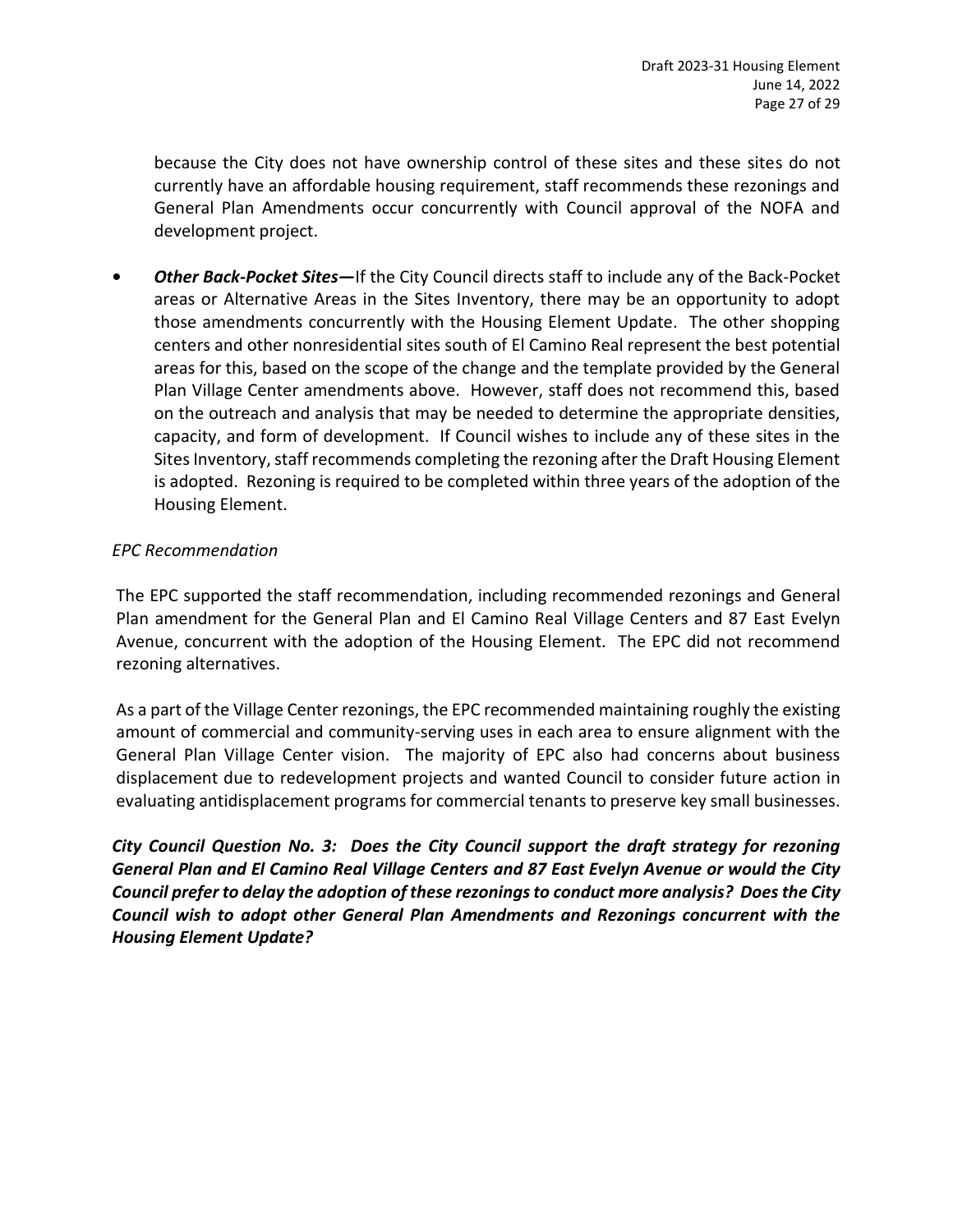#### **RECOMMENDATION**

That the City Council discuss and provide input on the draft Housing Element by responding to the following questions:

- 1. **Does the City Council support the proposed programs in the Draft Housing Element? Are there other programs the City Council would like to add from the list of projects that are not currently recommended to be on the Housing Programs list (e.g., Displacement Response Strategy—replacement requirements)?**
- 2. **Does the City Council support the recommended draft Sites Inventory, including proposed General Plan Village Center and El Camino Real Village Center Rezonings? Does the City Council prefer any of the alternatives to the Sites Inventory?**
- 3. **Does the City Council support the draft strategy for rezoning General Plan, El Camino Real Village Centers, and 87 East Evelyn Avenue or would the City Council prefer to delay the adoption of these rezonings to conduct more analysis? Does the City Council wish to adopt other General Plan Amendments and Rezonings concurrent with the Housing Element Update?**

# **NEXT STEPS**

Following this meeting, the project team will make necessary edits to the draft Housing Element based on Council feedback and will submit the draft to HCD in July 2022 for a required 90-day review. Due to the quick turnaround time, other minor edits may be made to the Sites Inventory and other background information to reflect project application statuses, correct factual errors, provide more information that may be necessary for HCD review, and add missing information (such as the East Whisman Impact Fee and discussion of the Los Altos School District), etc. In addition, details can be added to the programs, such as additional steps, tasks already planned, and clearer connections to the analysis. More substantial changes may need to be addressed during and following review by HCD.

Once staff receives comments from HCD, staff will revise the document to respond to HCD's comments and prepare the Final Housing Element.

The Draft Housing Element Environmental Impact Report (EIR) will be available for public review in July 2022, and the Draft Housing Element EIR will be presented at a special EPC public hearing, tentatively scheduled for August 3, 2022, prior to final Public Hearings at the EPC and Council.

The EPC and Council Public Hearings for the Final Housing Element and Final EIR will occur during November and December 2022. The City will submit the Housing Element to HCD in December 2022, before the final deadline of January 31, 2023 to adopt the Housing Element, for a required